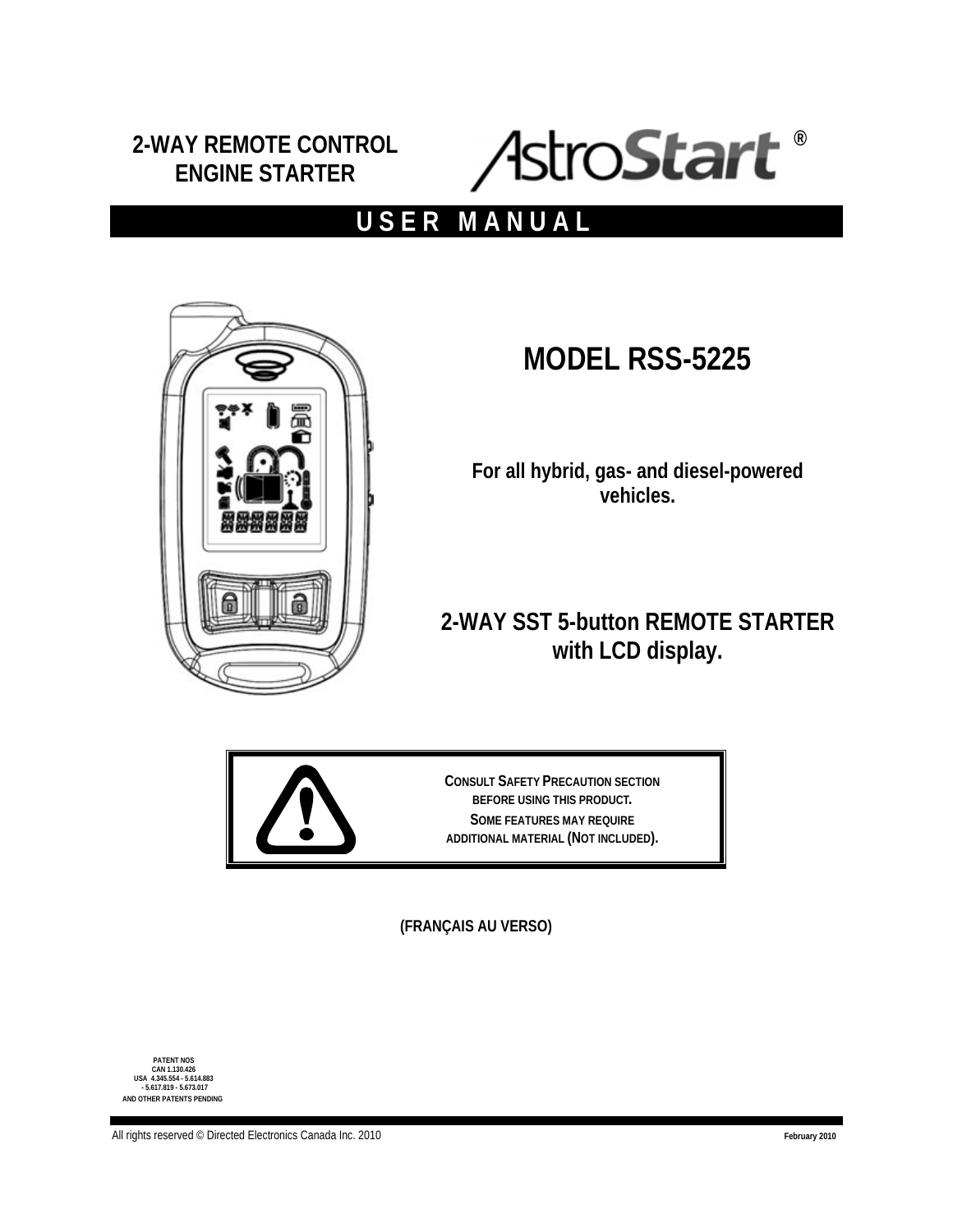# **GOVERNMENT REGULATIONS**



This device complies with the Industry Canada Radio Standards Specification RSS 210. Its use is authorized only on a no-interference, no-protection basis; in other words, this device must not be used if it is determined that it causes harmful interference to services authorized by IC. In addition, the user of this device must accept any radio interference that may be received, even if this interference could affect the operation of the device.

This device complies with Part 15 of the FCC rules.

Operation is subject to the following two conditions:

- (1) this device may not cause harmful interference and
- (2) this device must accept interference that may cause undesired operation.

This equipment has been tested and found to comply with the limits for a class B digital device, pursuant to Part 15 of the FCC Rules. These limits are designed to provide reasonable protection against harmful interference in a residential installation. This equipment generates uses and can radiate radio-frequency energy and, if not installed and used in accordance with the instruction manual, may cause harmful interference to radio communications. However, there is no guarantee that interference will not occur in a particular installation. If this equipment does cause harmful interference to radio or television, which can be determined by turning the equipment OFF and ON, the user is encouraged to try to correct the interference by one or more of the following measures:

- Reorient or relocate the receiving antenna.
- Increase the separation between the equipment and receiver.
- Connect the equipment to an outlet on a circuit different from the one the receiver is connected to.
- Consult the dealer or an experienced radio / TV technician for help.

#### **Warning:**

Changes or modifications not expressly approved by Directed Electronics Canada Inc. could void the user's authority to operate the equipment.

trectea ECTRONIC

**CANADA** 

188, St. Francois-Xavier Delson, Quebec J5B 1X9

www.astrostart.com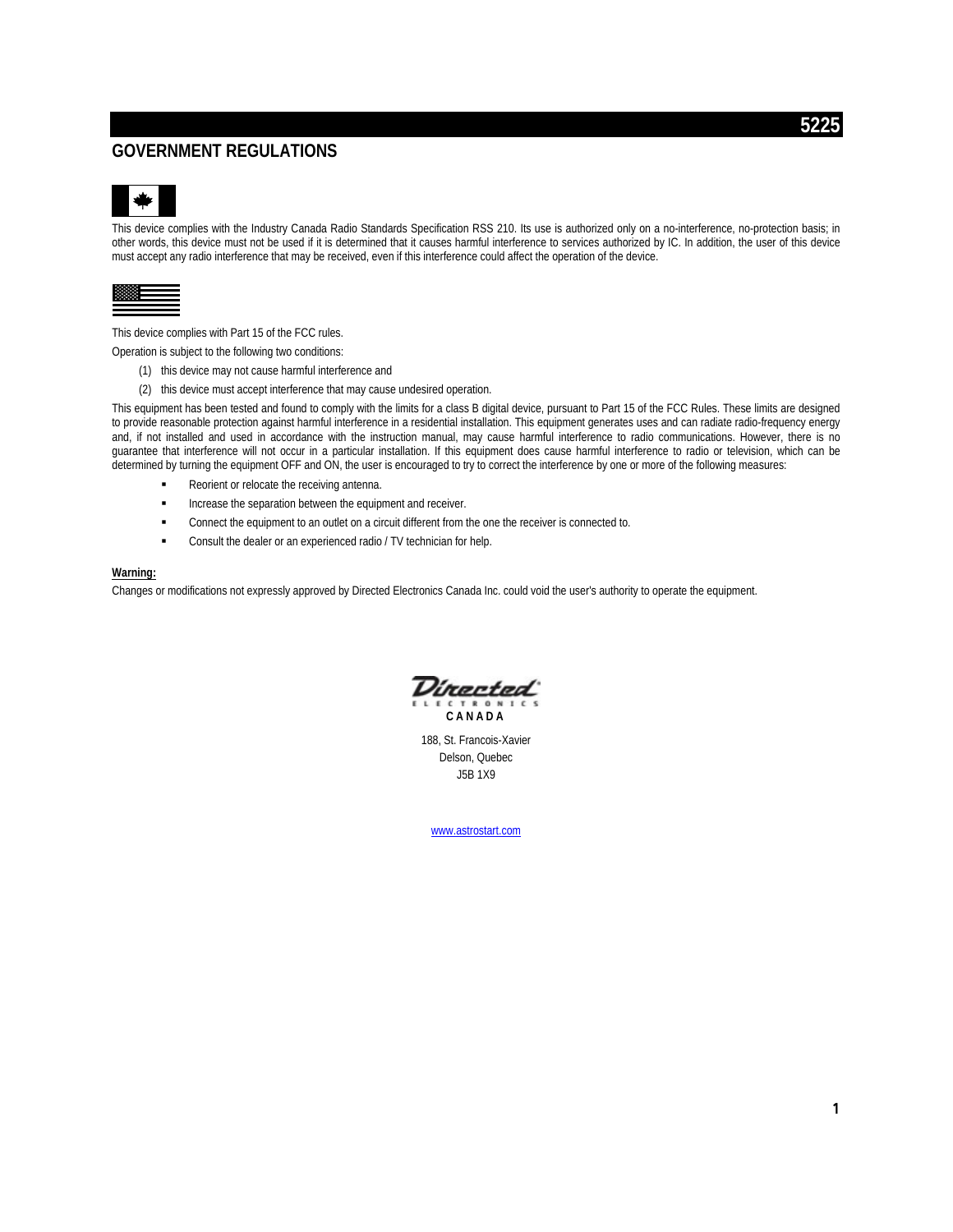# **THANK YOU FOR CHOOSING AN ASTROSTART REMOTE CAR STARTER!**

Like you, Directed Electronics Canada Inc. is concerned with the environment. This is why we suggest using the two-minute runtime when you remote-start your vehicle to warm up engine fluids. We take this opportunity to remind you to properly defrost your windows and remove **all** the snow from your vehicle before driving on public roads. *Rolling igloos are extremely dangerous!* 

We wish you an excellent journey with your remote engine starter!

### **USER GUIDE FOR RSS-5225 REMOTE ENGINE STARTER.**

The RSS-5225 is a Bidirectional remote engine-start system. This means that it can both command the vehicle and return an acknowledgment of its status.

An optional alarm kit (P/N ALA-OP) can be added to the system. If this is the case, functions inherent to the alarm system described in this manual will be attributed to it. The functions relative to the safety system described in this manual apply only to the remote starter to which an alarm kit has been added. The RSS-5225 offers a keyless entry feature allowing the user to operate the door locks as well as to access the trunk of the vehicle. These features are optional and may require additional parts and/or wiring during installation.

# Table of contents

| - 19 |
|------|
|      |
|      |
|      |
|      |
|      |
|      |
|      |
|      |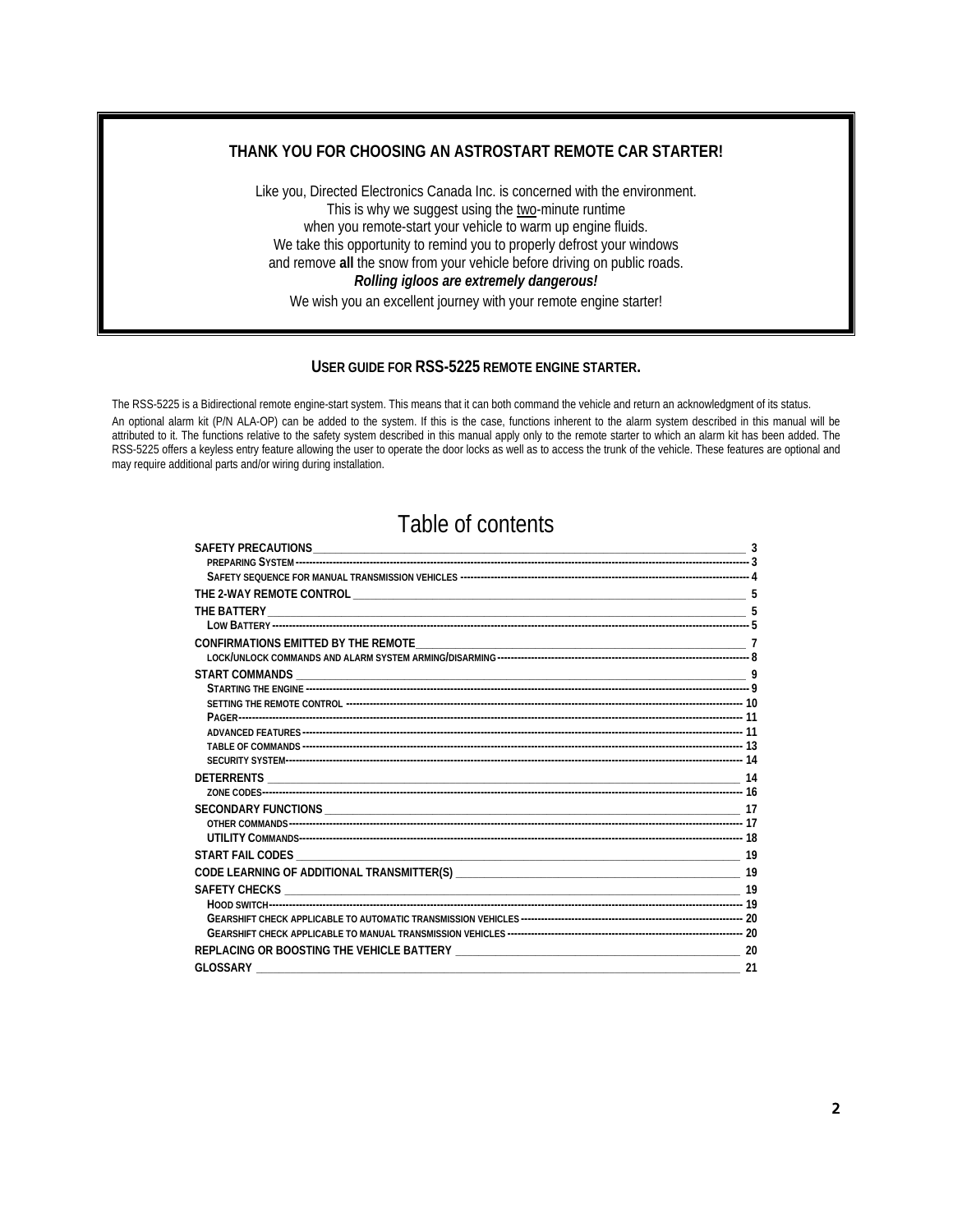# **SAFETY PRECAUTIONS**

Before using this product, please carefully read the following safety precautions.

### **GENERAL RULES**

- **Never perform a remote start** when a person or animal is inside the vehicle.
- **Do not allow** any person or animal to remain inside the vehicle when the engine is running under remote starter control (continuous mode).
- Immediately report any malfunction to the AstroStart dealer that performed the installation.
- **Under no circumstance can this product or its use be modified.**
- Always turn off the main switch when the vehicle is parked in an enclosed, unventilated area or when in for servicing.
- Always turn off the main switch when not using the remote starter for extended periods.
- Keep remote controls **away from children**.
- Have the engine tuned regularly to ensure optimal performance of your remote starter.
- Make sure that the windshield wipers and the headlights are turned off before leaving vehicle.
- Regularly check safety features that stop engine (see SAFETY CHECKS on page 19).
- Make sure you comply with all local regulations, which may prohibit leaving your engine running when the vehicle is unattended in a public place.
- To ensure continued safe operation of your remote starter, ask your AstroStart dealer to periodically check and/or tune the remote starting system.
- Always advise service personnel that your vehicle is equipped with a remote starter.
- **We strongly recommend** that you have your remote starter checked annually. Contact a dealer in your area.
- **All users of the vehicle should be aware** of the safety precautions and operation procedures.
- Make sure that the warning sticker is present on the driver's window.

### **SPECIFIC rules FOR MANUAL TRANSMISSION VEHICLES**

- Make sure that the parking brake is operational, i.e**. it prevents the vehicle from moving**.
- If the shift lever is accessible without having to open a door of the vehicle (for example, by entering via the liftgate or rear hatch) or in the case of a convertible vehicle, **it is strongly recommended** to have a motion detector (microwave) installed with the system. This device prevents the engine from starting should any activity be detected near the gearshift.

# **PREPARING SYSTEM**

When you exit the vehicle, **you need to prepare** the remote starter for its next use.

- If the vehicle is equipped with a manual transmission, make sure that the remote starter system has detected a valid safety sequence.
- If the vehicle is equipped with an automatic transmission, make sure that the transmission lever is in the "P" (Park) position.
- Set heating/air conditioning controls to desired position (when the remote starter starts your engine, it will also turn on your climate control system).
- Turn your windshield wipers to the **OFF** position to avoid strain on the mechanism should a start command be sent to the vehicle when, for example, snow prevents the wipers from moving.
- Make sure that the headlights are turned **OFF**.
- Be sure not to leave your keys inside the vehicle. Certain rearming functions can cause the doors to lock automatically.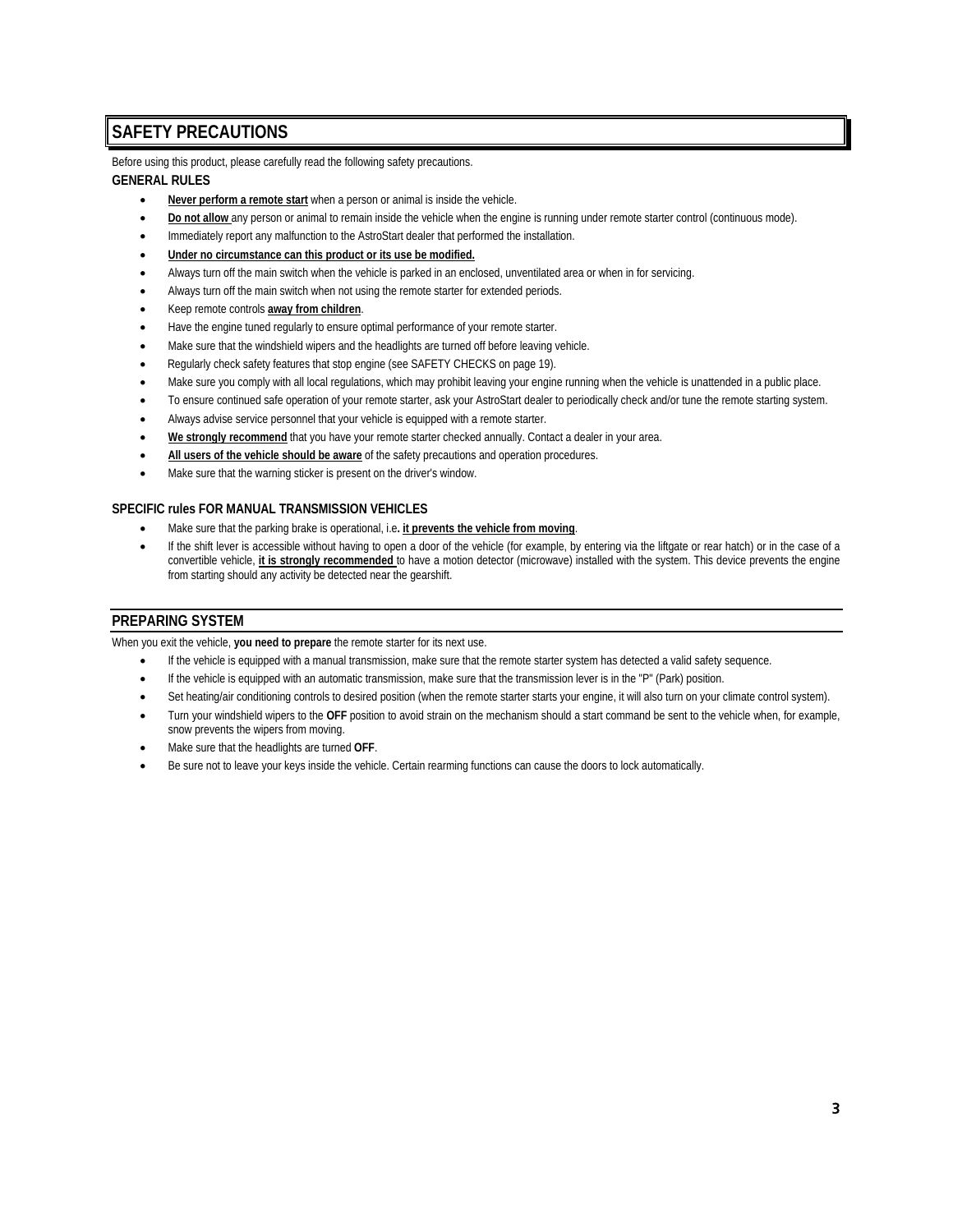# **SAFETY SEQUENCE FOR MANUAL TRANSMISSION VEHICLES**

Your remote starter was designed to force you to perform a series of actions that will ensure that the gearshift lever is in the neutral position when you exit the vehicle. This series of actions is called a "Safety sequence" and is aimed at preventing remote starting in unsafe situations.

Should the rear hatch, liftgate or any door be opened at any time, the intrusion will be detected and the engine will not start. In such cases, the sequence must be repeated to allow for an eventual remote start.

The system offers two execution modes for the sequence. These options must be set at the time of installation. The first mode is initiated by the parking brake and the other by the remote control.

The safety sequence must be performed as follows.

#### Sequence activated by the parking brake

- 1. While the engine is running (key in ignition switch), apply the brakes and hold the pedal down.
- 2. Move the gearshift lever to neutral.
- 3. Apply the parking brake  $\Box$  Once  $\Box$  Twice Note: The system can be set - at time of installation - to require that the parking brake be applied once or twice. If set for two actuations, pause one second between the two.
- 4. Remove the key from the ignition (the system keeps the engine running).
- 5. Exit the vehicle.
- 6. Within 60 seconds, close **all** doors.
- 7. The system will stop the engine (except if Turbo Mode or Continuous Mode is active). The parking lights blink once (1) to confirm the sequence is valid (the vehicle is ready for a remote start command).

#### Sequence activated by the remote control **...**

- 1. While the engine is running (key in ignition switch), apply the brakes and hold the pedal down.
- 2. Move the gearshift lever to neutral.
- 3. Apply the parking brake.
- 4. Press the **Deep button on your remote control.**
- 5. Remove the key from the ignition (the system keeps the engine running).
- 6. Depending on the programmed option:

| $\Box$ Within 60 seconds, exit the vehicle, | $\Box$ Within 60 seconds, exit the vehicle |
|---------------------------------------------|--------------------------------------------|
| close back all the doors then, using        | then close back all the doors.             |
| the remote, send the STOP command.          | The system will stop the engine            |
| Note that the Turbo mode is                 | except if either the Turbo mode            |
| not available with this option.             | or the continuous mode is activated.       |

The parking lights will blink once to confirm that the sequence is valid (the vehicle is ready for a remote start command).

**NOTES:** If you release the brake pedal and press it once more during or after the execution of the safety sequence, the safety sequence will be invalidated and any remote start will not be possible.

If the engine stops when the key is removed from the ignition, the safety sequence is invalid. Perform a new safety sequence. If the problem persists, consult your installer.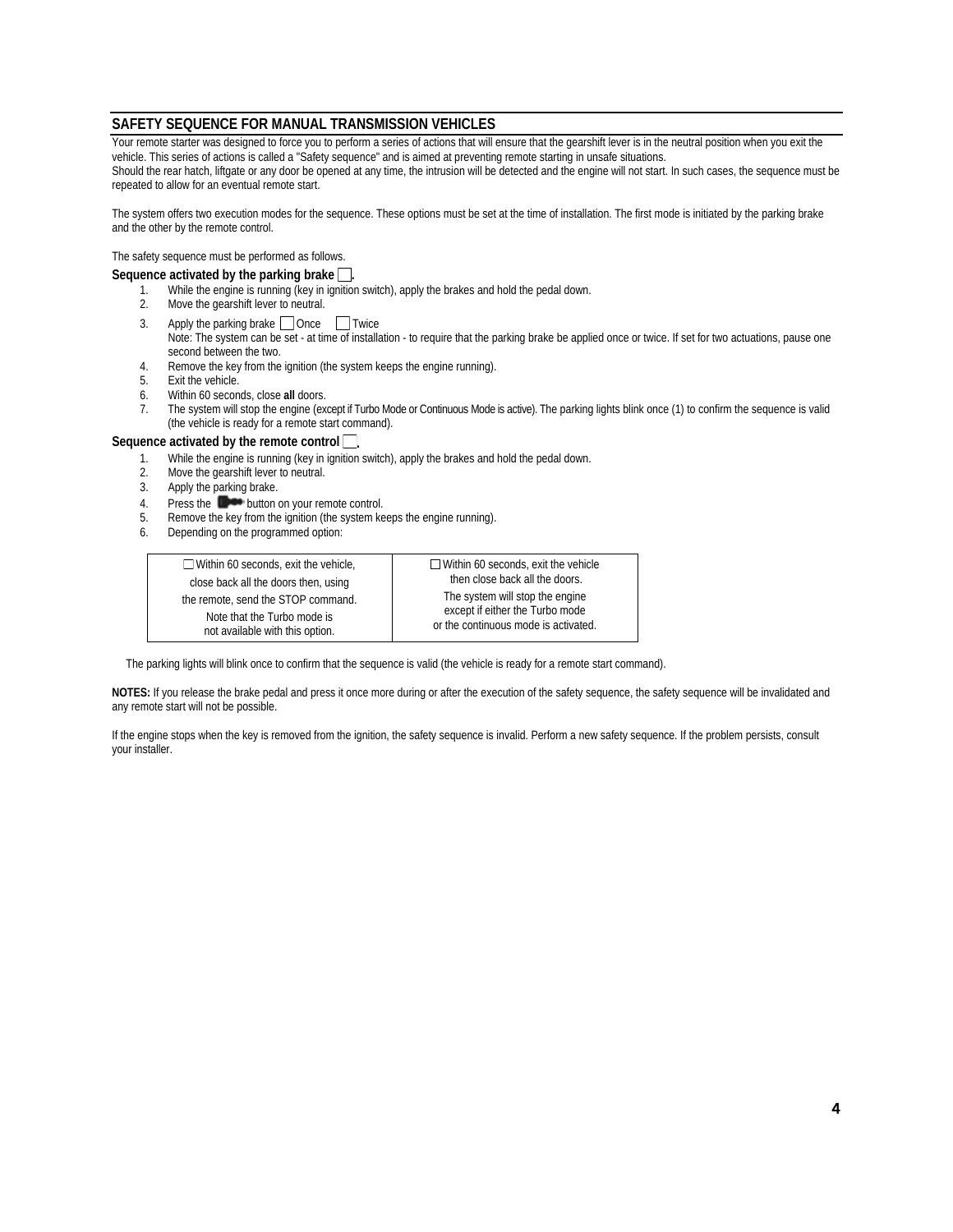# **THE 2-WAY REMOTE CONTROL**

The remote control can control three separate vehicles. A maximum of four remote controls can be assigned to a vehicle. See your dealer for additional remote controls.



#### **USING YOUR REMOTE CONTROL**

To send a command, press for **one** second on the appropriate button. The remote control beeps when a button is pressed (if this option is on). A command may not be sent if the button is not pressed long enough.

- ¾ Advanced: Your remote control can command three separate vehicles (additional systems required). To select a different vehicle, hold the "P" button ( $\Box$ ), located on the side of the remote, for 1.5 seconds.
- ¾ Advanced: Your system may be programmed to distinguish between two groups of remote controls (maximum two remotes per group). These groups let you activate predefined settings (seat, mirror and other) when unlocking certain vehicles (additional optional equipment required).

The range of your remote control can be affected by a weak battery, interference from nearby metal structures, "hydro" poles, electronic devices (with magnetic fields), or crowded parking lots. If no confirmation is received in a given location, move away from the sources of interference and activate the "Status" command ( ? in the side of the remote). The start module will inform you of the status of door locks, the alarm and of the engine.

Note that the communication between the vehicle and the transmitter operates in only one direction at a time. This is why it is recommended to wait for confirmations. Otherwise, communications could be cancelled out.

#### **OUT OF RANGE**

If the vehicle is out of range, the remote will emit a soft chirp after three (3) seconds and will show the "X" icon to indicate that the command has not been received.

# **THE BATTERY**

Your remote is powered by an internal rechargeable battery that can only be serviced by an authorized Directed dealer. Due to transit and storage time prior to your purchase, the battery charge may have depleted. To ensure proper operation, check the battery level and connect the battery charger if not fully charged. See the *Battery Information* and *Status Screen Icons* sections for more information about the battery.

# **LOW BATTERY**

Once the low battery alerts begin (the text field flashes **low bat** and the remote beeps), they will continue to command the system for a few days but should be charged at the earliest opportunity.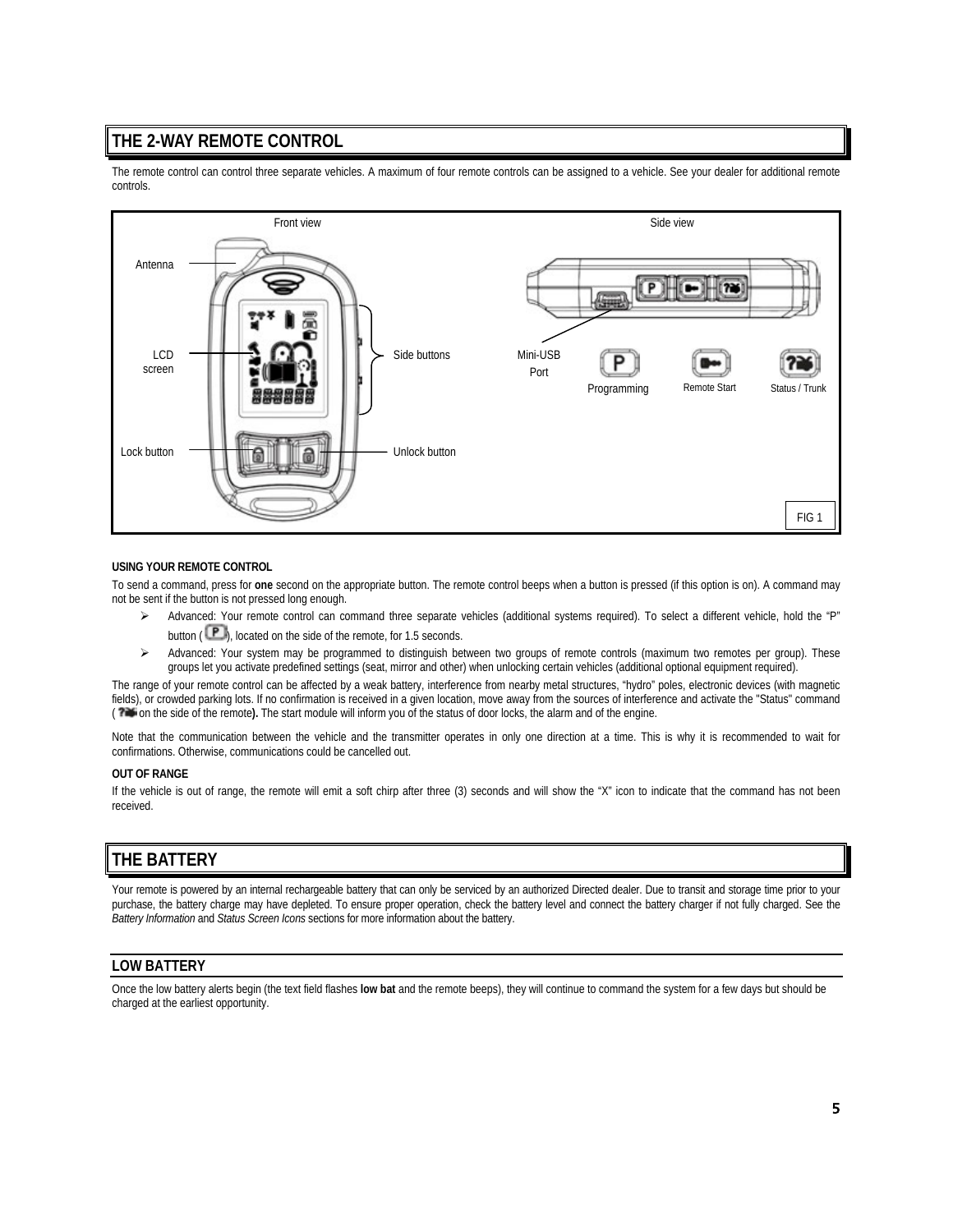## **CHARGING THE REMOTE CONTROL**

- 1. Plug the AC adapter into a 110V AC outlet. Insert the mini-USB connector into the mini-USB port located on the side of the remote control (see figure 1, page 5). The text field will display "CHARGE" to indicate that the remote control is charging (The remote remains operational while charging. It can command the system).
- 2. Once fully charged, the text field will display "FULL".
- 3. The remote control is then ready for use. Disconnect the **mini-USB** end from the remote control **first** and then the AC adapter from the AC outlet.

| <b>Note</b> | If the battery is excessively depleted when the charger is connected, functionality may be<br>delayed while it charges to the minimum voltage reguired to operate the display, after<br>which normal charging resumes.                                                                                          |
|-------------|-----------------------------------------------------------------------------------------------------------------------------------------------------------------------------------------------------------------------------------------------------------------------------------------------------------------|
|             |                                                                                                                                                                                                                                                                                                                 |
| Warning!    | NEVER connect the supplied AC adapter to products other than the remote control. It<br>is a high current device designed specifically for rapid charging and may cause<br>severe damage or explosion when connected to any other products.                                                                      |
|             | Charging the battery when the temperature is below $0^{\circ}$ C (32 $^{\circ}$ F) or above 45 $^{\circ}$ C<br>(113°F) may cause severe battery damage and/or reduce battery life. Avoid placing<br>the remote control in areas exposed to extreme cold or heat (direct sunlight) when<br>charging the battery. |

#### **BATTERY LIFE**

The remote control has many features that make it one of the most unique remote controls on the market today, including superior long range communication. The default feature settings provide for excellent battery charge duration. However, to maximize this duration between charges, the following suggestions will help:

- Turning Paging off. The remote will not wake up to check for messages with Paging off in the Setup Remote menu. Caution! The remote will not receive alert messages from the system.
- Turn Beeping off. The button beeps are off by default, but they can be turned on in the remote setup menu if desired. However, the melodies are unaffected by the beeps settings and will still play normally.

#### **BATTERY DISPOSAL**



Directed Electronics cares about the environment. If you need to dispose of the battery, please do so in accordance with your municipal requirements for battery disposal, or return it to Directed Electronics at:

Directed Electronics Canada Inc. 188, St. François-Xavier street, Delson, Quebec J5B 1X9

(Shipping and/or handling costs are the sole responsibility of the owner/sender and will not be covered by Directed Electronics).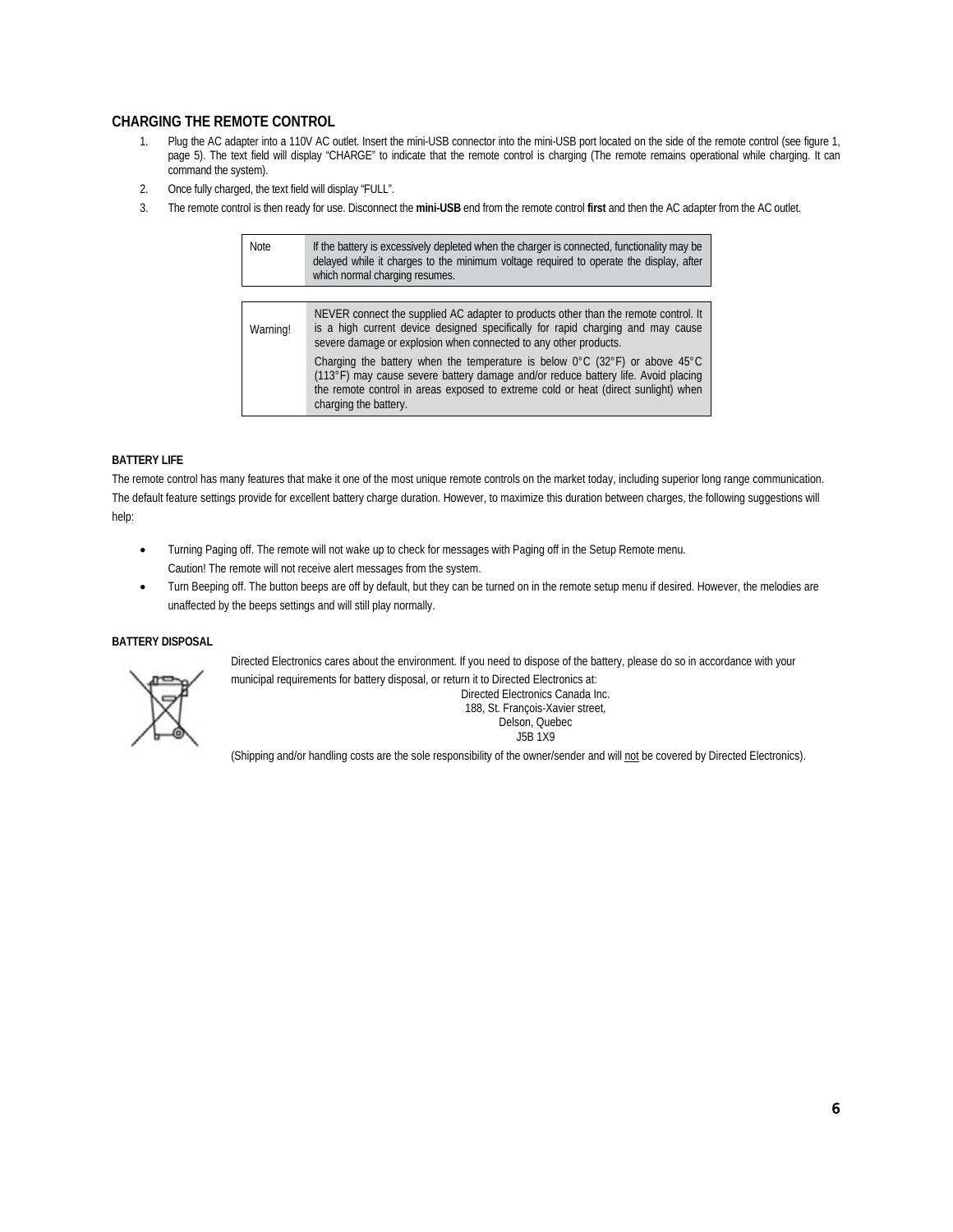# **CONFIRMATIONS EMITTED BY THE REMOTE**

#### **AN AUDIBLE AND A VISUAL CONFIRMATION ARE EMITTED EACH TIME A COMMAND IS TRANSMITTED.**

The LCD displays the vehicule status at all time. It is refreshed on every transmission or when the status of the vehicle changes, unless the "Status confirmation" function is disabled. The display shows the last confirmation received.

The following diagram shows the usefulness of each icon of the display.

Descriptions in **bold** letters show confirmations pertaining to the security system's functions.



| 1.  | Locked (without Valet)                       |       | 12. | Car Door (Trigger)                             |
|-----|----------------------------------------------|-------|-----|------------------------------------------------|
| 2.  | Locked with Valet                            |       | 13. | Hood (Trigger)                                 |
| 3.  | Unlocked (without Valet)                     |       | 14. | Trunk (Trigger)                                |
| 4.  | <b>Unlocked with Valet</b>                   |       | 15. | Sentinel mode ON<br>(L-Temp mode)              |
| 5.  | Alert                                        |       | 16. | Engine running<br>(Small remote start io       |
| 6.  | Engine starting<br>(Large remote start icon) |       | 17. | <b>Manual Transmission</b><br>Sequence Enabled |
| 7.  | <b>Battery Status</b>                        | ,,,,, | 18. | Car 1                                          |
| 8.  | Transmitting                                 |       | 19. | Car <sub>2</sub>                               |
| 9.  | Receiving                                    |       | 20. | Car <sub>3</sub>                               |
| 10. | Out of Range / No answer                     |       | 21. | Armed                                          |
| 11. | <b>Shock Sensor</b>                          |       | 22. | Utility outputs status                         |

|  | 12. | Car Door (Trigger)                             |                   |
|--|-----|------------------------------------------------|-------------------|
|  | 13. | Hood (Trigger)                                 |                   |
|  | 14. | Trunk (Trigger)                                |                   |
|  | 15. | Sentinel mode ON<br>(L-Temp mode)              |                   |
|  | 16. | Engine running<br>(Small remote start icon)    |                   |
|  | 17. | <b>Manual Transmission</b><br>Sequence Enabled |                   |
|  | 18. | Car 1                                          |                   |
|  | 19  | Car <sub>2</sub>                               |                   |
|  | 20. | Car <sub>3</sub>                               |                   |
|  | 21. | Armed                                          |                   |
|  | 22. | Utility outputs status                         |                   |
|  | 23. | Clock, messages <sup>1</sup>                   | <b>Text Field</b> |

<sup>&</sup>lt;sup>1</sup> Not all the messages in the text field refer to the security system's functions.

1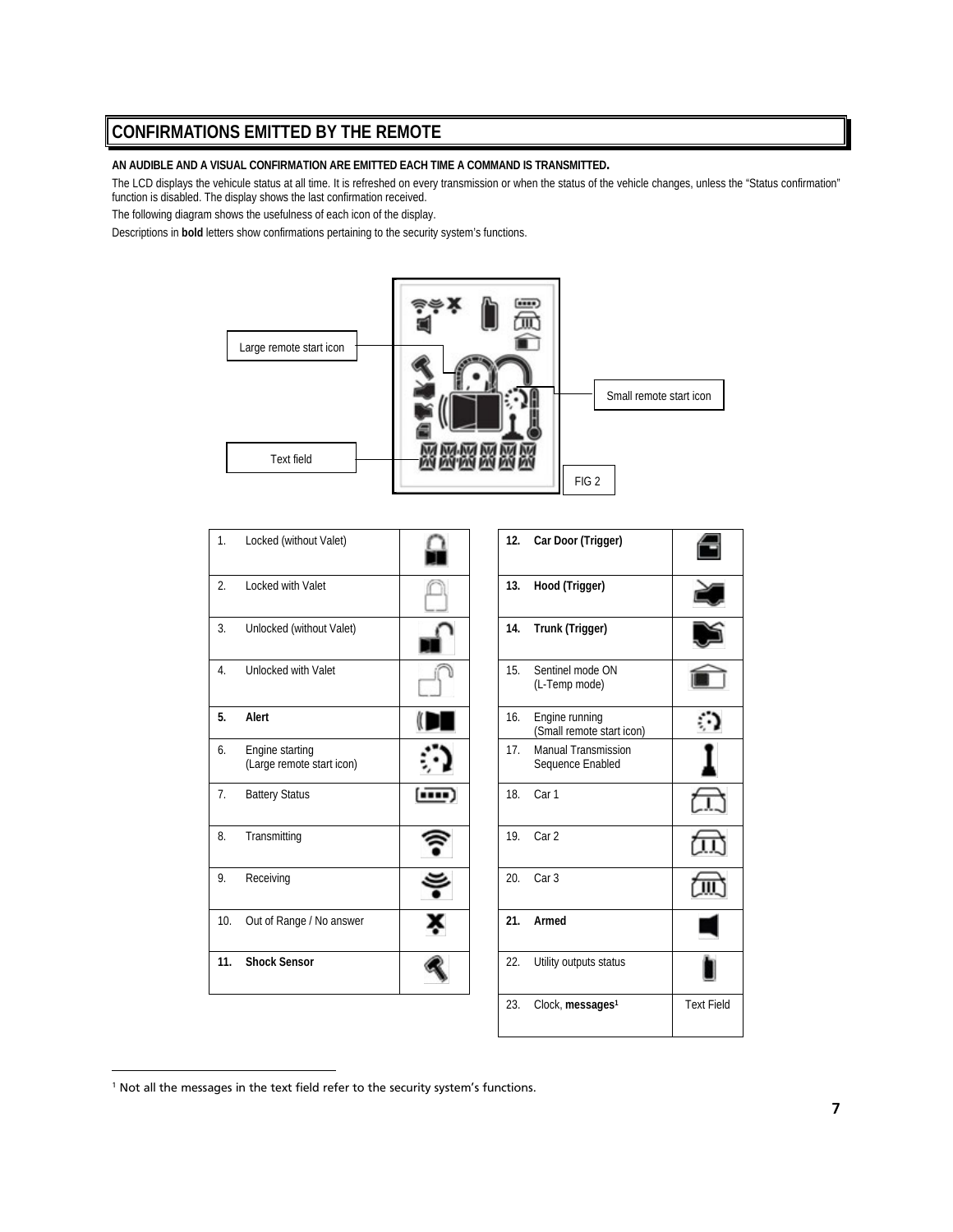Two types of confirmations are displayed on the remote:

**Command confirmation:** These confirmations are command acknowledgements. The icon corresponding to the command is displayed to confirm the reception of the command.

**Status confirmations:** These confirmations are displayed when the status of a monitored zone changes: door opening, alarm state, etc.

*Command confirmations* are returned immediately following a command transmission, whereas the *status confirmations* may be returned up to 12 seconds after the event happened.

**Out of range:** In the event that the environment prevents confirmations from being received by the remote control, the "X" icon appears.

**Note:** You can refresh the LCD screen display by pressing on any button or press the status button.

#### **CONFIRMATIONS EMITTED BY VEHICLE**

Confirmations emitted by the vehicle are sent as soon as the command is received by the start module. In most cases, your remote starter will confirm that the command has been received, either by sounding the horn, the siren, or by flashing the parking lights.

The confirmations emitted by the parking lights are mandatory while those emitted by the horn and the siren are optional (programmable) and can require connections and additional equipment at time of installation. Many of these confirmations depend on the system's status when the command is emitted. Refer to paragraphs relating to each command for more details on confirmations.

#### **LOCK/UNLOCK COMMANDS AND ALARM SYSTEM ARMING/DISARMING**

If your vehicle is equipped with electric door locks, several functions can be operated by remote control.

**These features are optional and may require purchasing additional equipment. Consult your dealer for advice.** 

Arming and disarming the security system also controls the Lock/Unlock functions. The arming/disarming functions only apply to models equipped with a security system.

The following systems can be controlled:

- Door locks
- Trunk or hatchback release
- Interior lights

# **LOCK / ARM**

Press the **button:** the doors are locked and the alarm system is armed. The parking lights flash once and the siren chirps once (if programmed during installation) to confirm that the command has been received and that none of the protected zones are in violation.

The parking light confirmation is sent as many times as the command is repeated, so you are sure that the system has received the command. The audible confirmation is also repeated (siren or horn, depending on programming) if option "Confirmation on 2nd lock" is activated (during installation).

If a zone is in violation during arming, the confirmation warning you is different (3 flashes or chirps). See table of alarm codes to know which zone is in violation.

# **UNLOCK / DISARM**

Press the **button.** The doors are unlocked and the alarm is disarmed. The parking lights flash and the siren chirps twice to confirm that the command has been received and that no alarm condition was generated during your absence.

If there was a violation, the confirmation would be different (4 flashes or chirps). See table of alarm codes to know which zone generated an alarm condition.

The "Unlock" function can be programmed and connected in such a way that the first Unlock command only unlocks the driver's door, while a following Unlock command unlocks the other doors (optional connection during installation).

The dome light will turn on for 30 seconds every time the Unlock command is sent out (not applicable in semi-passive mode)(optional connection during installation).

This 30-second duration is cancelled when the Lock command is sent out, when the brakes are applied or the key is inserted in the ignition and turned to the RUN position.

### **TRUNK RELEASE**

(This feature must be enabled during the installation).

Press the **Produce and hold it for 4 seconds.** The trunk is released and the parking lights flash three times to confirm that the command has been executed. The remote shows the trunk opening.

The trunk cannot be released if the ignition key is in the **RUN** position.

Furthermore, if the alarm is armed and the system is not equipped with an additional sensor capable of detecting trunk release (optional equipment not included), the opening of the trunk with a remote control will not be possible.

In this case, the parking lights flash once and the remote control vibrates once to confirm that the command has been received, but the trunk could not be released.

If you are not sure you have received confirmation, repeat the command. The system will repeat the confirmation as often as you wish.

If your vehicle is equipped with a factory installed security system and that this system is neutralized by the trunk release command, remember to rearm it after the trunk is closed ("Lock" command).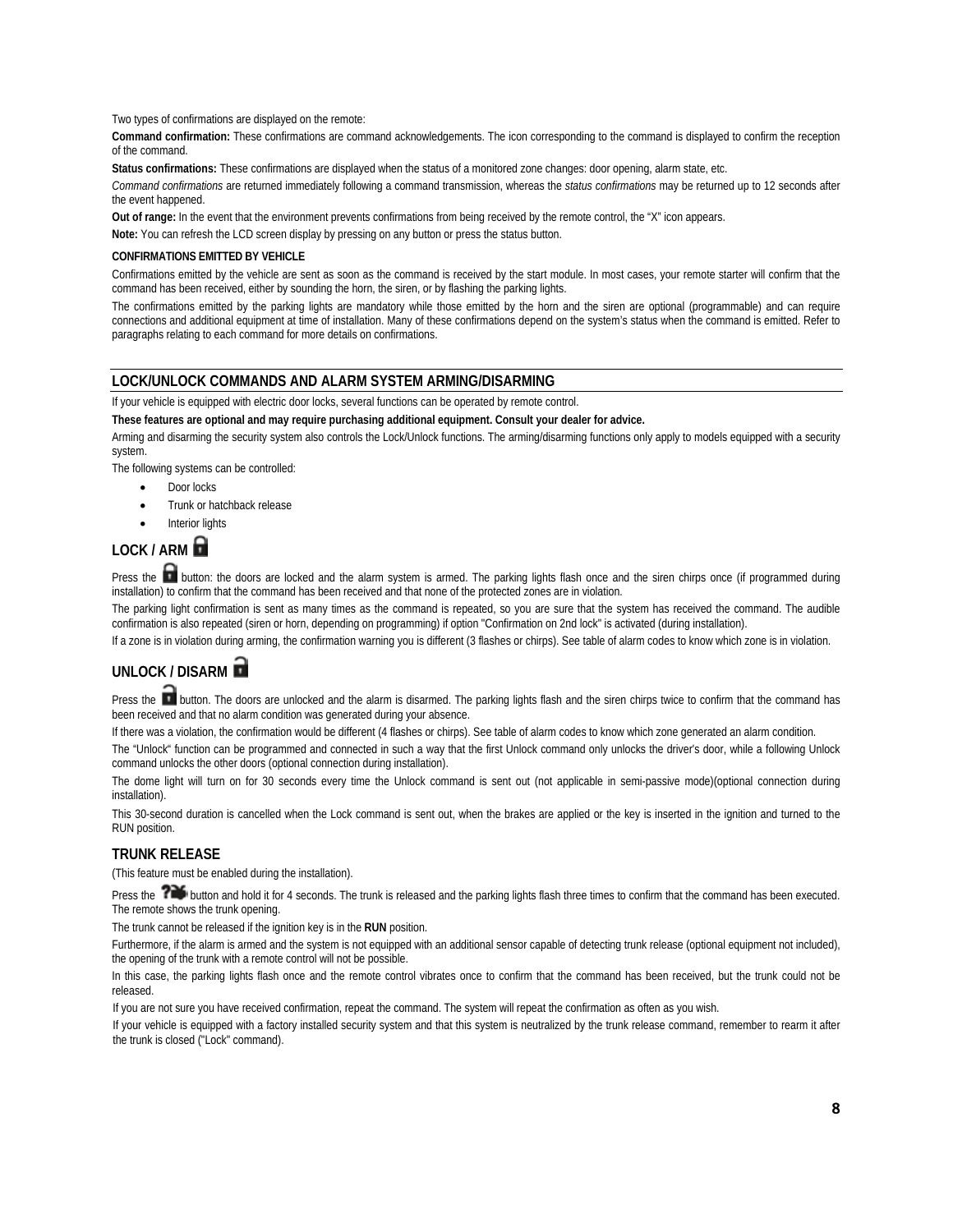# **SYSTEM EQUIPPED WITH AN ADDITIONAL SENSOR .**

If your system is equipped with a sensor designed to monitor the status of the trunk (added at time of installation), the parking lights will flash three times to confirm that the command was received. When the trunk is released, 3 chirps are emitted to warn that the alarm will not take into account the status of this zone or the shock sensor's zone for the next 5 minutes. If you do not release the trunk within 10 seconds, the system will rearm the trunk automatically.

The timer is reset each time the command is repeated, which allows a new 5-minute period to close the trunk lid.

The system will sound a chirp when the trunk is closed to confirm it has been rearmed. If the trunk is opened for more than 5 minutes, the system switches to the alarm status.

# **AUTOMATIC LOCK/UNLOCK**

Programmable as **Active** or **Inactive** during installation.

This function locks the doors when the ignition key is in the RUN position, the engine is running and the brakes are applied.

The doors are unlocked when the key is turned from RUN to OFF, or when the Continuous Mode (Including Turbo Mode) is activated, or when a safety sequence is detected.

If the Unlock function is set to unlock only the driver's door on the first command, the Automatic Unlock function will unlock the driver's door only. If the dome light is connected to the system, it comes on when an Automatic Unlock occurs.

This function is: Active | | Inactive

# **START COMMANDS**

# **STARTING THE ENGINE**

To start the engine, press the  $\Box$  button.

The system automatically adjusts the ignition duration for your type of vehicle (gas or diesel); the parking lights flash once (for four seconds) then stay on when the engine is running.

If more than one command is sent, each successive start command resets the runtime. Parking lights flash once to confirm the command has been received and the horn sounds once (programmable during installation) to let you know the engine is already running.

When the start command is transmitted,

the system immediately sends out one of two possible confirmations:

- 1. the vehicle can start.<br>2 the vehicle will not st
- the vehicle will not start

The vehicle won't start if, for example, the hood is open. In this case, the parking lights flash and the text field shows "remote start failed". The startfail codes are available on page 19.

If the vehicle starts, the system will automatically send another confirmation, with a melody, after a few seconds. If Runtime display option is selected, it displays the remaining runtime in the text field. Otherwise, the clock time is displayed.



#### **IF THE ENGINE DOES NOT START**

If your system cannot start the engine at the first attempt, it will wait a few seconds then try again. It could try again twice depending on failure reason. After three attempts, it will shut down automatically and wait for a new command.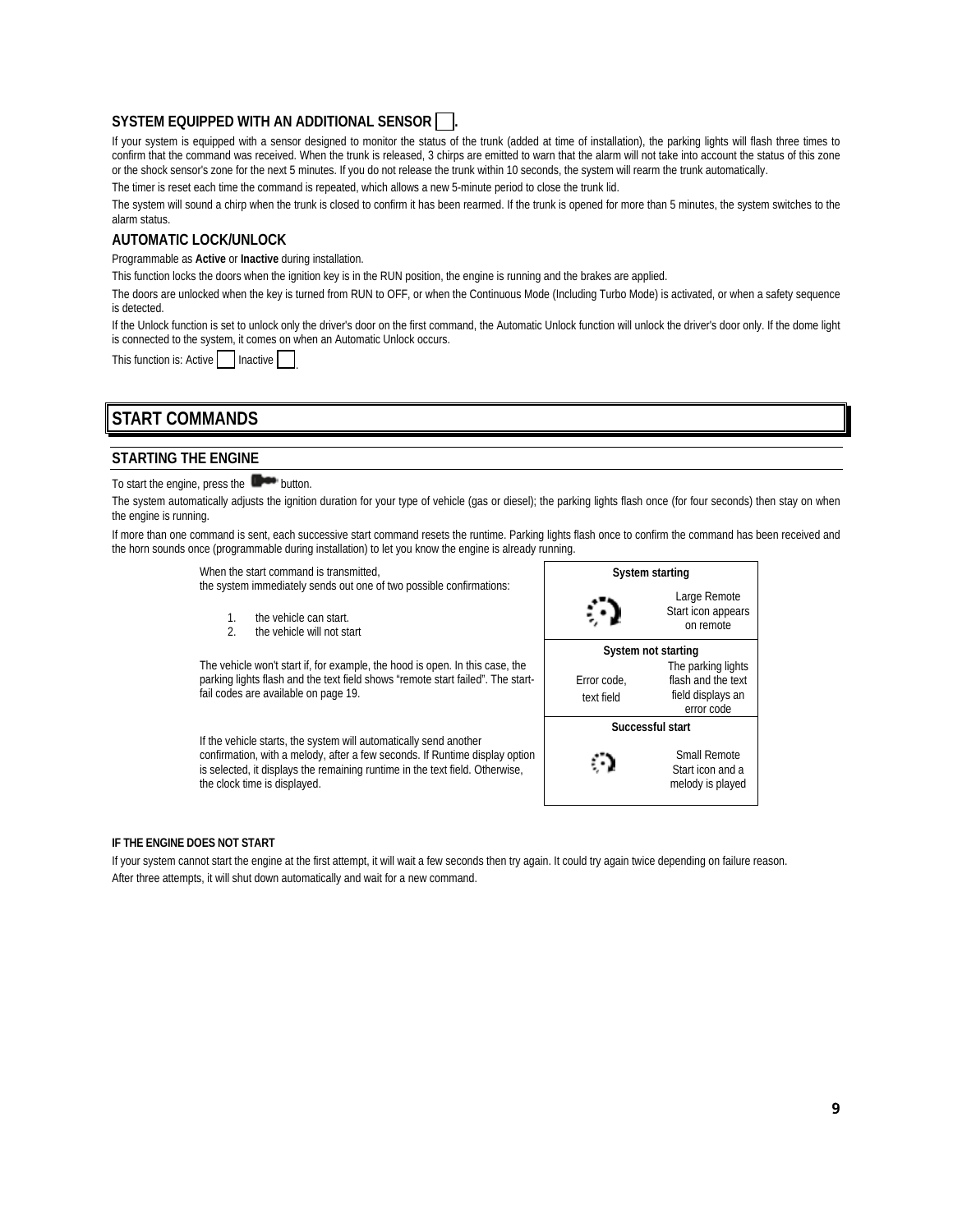|                                                                                                                                                                                                               | DO NOT TURN IGNITION KEY TO START POSITION.                                                                                                                                                                                        |
|---------------------------------------------------------------------------------------------------------------------------------------------------------------------------------------------------------------|------------------------------------------------------------------------------------------------------------------------------------------------------------------------------------------------------------------------------------|
| Automatic transmission vehicles                                                                                                                                                                               | <b>Manual transmission vehicles</b>                                                                                                                                                                                                |
| To avoid turning the engine off when taking $\blacksquare$<br>place behind the steering wheel, do not apply<br>the brakes until you have placed the key in the<br>ignition and turned it to the RUN position. | To avoid turning the engine off when taking place behind<br>the steering wheel, do not apply the brakes and do not<br>remove the parking brake until you have placed the key in<br>the ignition and turned it to the RUN position. |
| Drive as usual.                                                                                                                                                                                               | Drive as usual.                                                                                                                                                                                                                    |

# $STOP$   $\rightarrow$   $\rightarrow$   $2\rightarrow$

When the engine is running on a remote start, you can turn it off by performing a stop command. This command also terminates panic mode and the alarm condition without disarming the security system.

### **SETTING THE REMOTE CONTROL**

Certain functions on the remote may be set to your convenience.

To access the remote control programming mode, press the  $\mathbf D$  button located on the side of the remote and hold it for four (4) seconds. The remote will emit one long tone. Release the button. The text field will change to the remote settings menu.

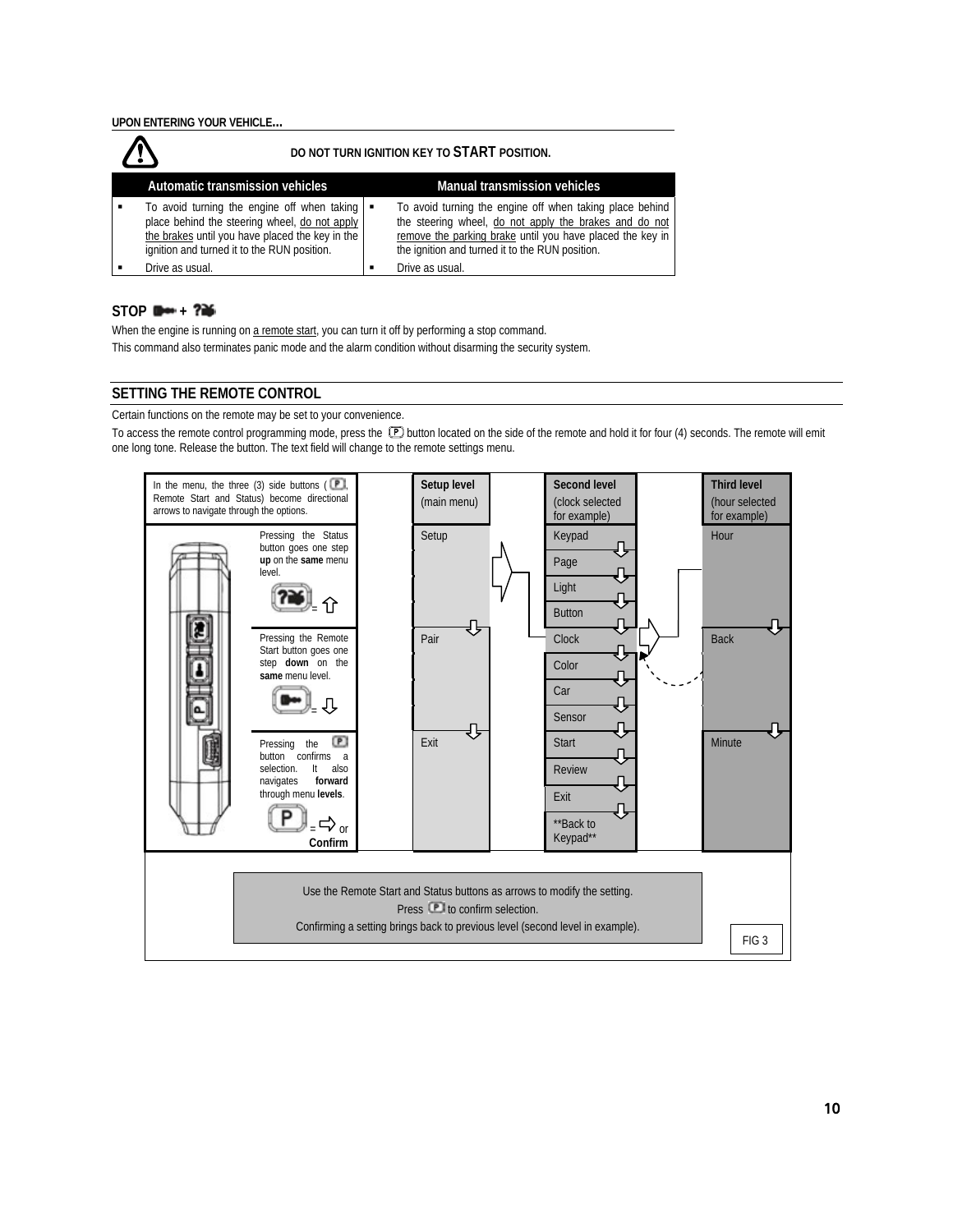#### **REMOTE TRANSMITTER PROGRAMMING TABLE**

| <b>SETUP</b>          | <b>SETTINGS</b> |                       |                              | <b>COMMENT</b>                                              |  |  |
|-----------------------|-----------------|-----------------------|------------------------------|-------------------------------------------------------------|--|--|
| Keypad                | ON (Locked)     |                       |                              | Keypad Lock/Unlock                                          |  |  |
|                       |                 | OFF (Unlocked)        |                              |                                                             |  |  |
| Page                  |                 | <b>ON</b>             |                              | To receive vehicle page information.                        |  |  |
|                       |                 | <b>OFF</b>            |                              |                                                             |  |  |
|                       |                 | Upon "Status" command |                              |                                                             |  |  |
| Light                 |                 | Upon any command      |                              | Turn backlight on or off                                    |  |  |
|                       |                 | <b>Never</b>          |                              |                                                             |  |  |
|                       |                 | <b>ON</b>             |                              |                                                             |  |  |
| Button                |                 | <b>OFF</b>            |                              | <b>Button sounds</b>                                        |  |  |
|                       |                 | Hour                  |                              |                                                             |  |  |
| Clock                 |                 | Minute                |                              | To adjust clock time                                        |  |  |
| Colour                |                 | 1 to 7                |                              | To choose the desired backlight colour                      |  |  |
|                       |                 |                       | To choose the vehicle number |                                                             |  |  |
| Car                   |                 | to                    | 3                            |                                                             |  |  |
|                       |                 | <b>Trunk</b>          |                              |                                                             |  |  |
|                       |                 | Motion sensor         |                              |                                                             |  |  |
| Auxiliary sensor icon | Glass sensor    |                       |                              | If remote option is changed, the module option (in vehicle) |  |  |
|                       | Tilt sensor     |                       |                              | must also be changed.                                       |  |  |
| Ultrasonic sensor     |                 |                       |                              |                                                             |  |  |
|                       | Clock           |                       |                              |                                                             |  |  |
| Start                 | Run time        |                       |                              | To display desired setting when car is running.             |  |  |

Note: Highlight is by default.

#### **PAGER**

The system is equipped with a function called 'Pager'. This function sends a general call to all remotes linked with the system asking to get to the vehicle or to perform a task previously established.

#### **Paging**

To send a general call, the user must press the 'Valet' switch and hold it for 3 seconds while engine **is stopped** and key is **not in the ignition**, or while engine is remote started (see 'Valet Mode' on page 17)(The valet switch is a small push button hidden under the dash board).

The parking lights on the vehicle blink once to confirm the call was sent out.

All remote controls (maximum: 4) located within the radio frequency range of the vehicle will begin to chirp. To silence the remote, press any button.

### **ADVANCED FEATURES**

#### **STATUS**

When this command is sent, the vehicle checks the status for the engine, the protection zones and for the locks, then retransmits this information to the remote control. The results show up on the LCD display through a combination of pictograms and text in the text field.

When the remote control receives a confirmation, it flashes the relevant pictograms and vibrates twice.

If the vehicle is out of range, the remote control will give a soft chirp after three (3) seconds, indicating that either the vehicle or the remote could not receive the command.

#### **ENGINE RUNTIME**

Your engine will stop automatically after a preset runtime: 4 min.  $\Box$ , 8 min.  $\Box$  or 18 min.  $\Box$ , depending on settings during installation. These durations are doubled for diesel vehicles.

The parking lights stay on as long as the engine is running.

#### **TRIGGER INPUT**

Your remote starter is equipped with a trigger input. This input can be connected to another remote control device or to an AstroStart RST-2 timer (optional), part number 310-903-502.

If this input is connected, consult the device's manual or ask your technician which command controls its Start/Stop function.

Commands received on this input are ignored while engine is running on a remote start.

All Start/Stop commands triggered on the input device act the same as for a remote control.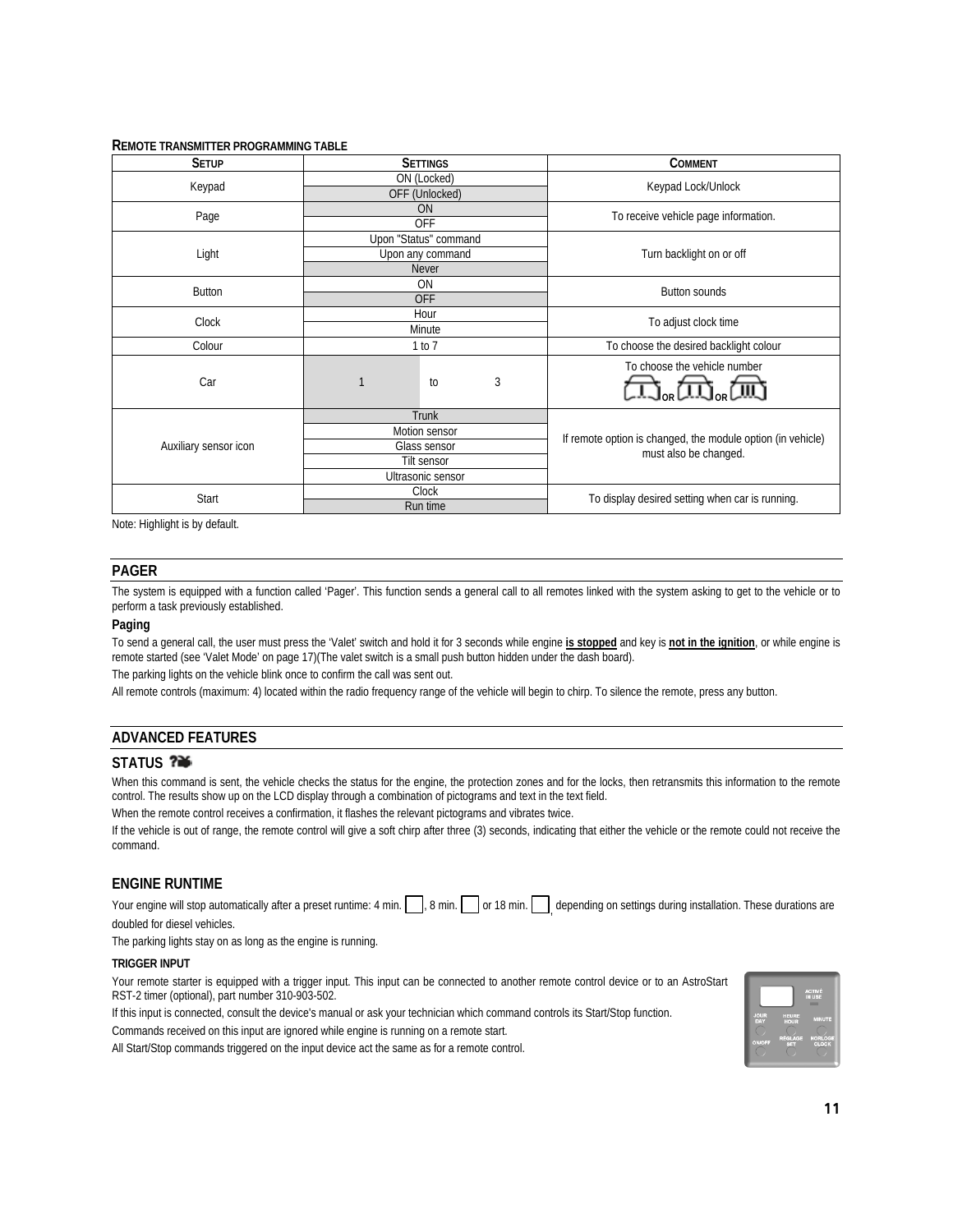# **CONTINUOUS MODE**

Continuous Mode function lets you remove the key from the ignition while leaving the engine running. This convenient feature allows you to leave your vehicle for short periods while the climate controls remain on.

| <b>AUTOMATIC TRANSMISSION</b><br><b>VEHICLES</b> | To access Continuous Mode, send the Start command while the engine is idling (see STARTING THE ENGINE on page 9). If the<br>Turbo Mode is active, you must press a second time on the button of the remote to set the runtime according to the preset<br>settings. The parking lights, engine and climate controls will remain on for the duration of the programmed runtime.                       |
|--------------------------------------------------|-----------------------------------------------------------------------------------------------------------------------------------------------------------------------------------------------------------------------------------------------------------------------------------------------------------------------------------------------------------------------------------------------------|
| <b>MANUAL TRANSMISSION</b><br><b>VEHICLES</b>    | To access the Continuous Mode, send the Start command before removing the key from the ignition when performing the safety<br>sequence described on page 4. See "STARTING THE ENGINE" on page 9.<br>Note: Do not send the stop command if you perform the sequence activated by the remote control (Step 7). If the Turbo Mode is<br>on, it will be activated when the safety sequence is executed. |

Remove the key, exit the vehicle and lock all doors. All safety devices will remain active.

If you return to your vehicle before the runtime has elapsed, just turn the key to the **RUN position** and press the brake pedal.

# **TURBO MODE**

#### (Activated at time of installation)

This mode allows the engine to be left running at idle speed for a short period of time so that the turbocharger can cool down as recommended by certain car manufacturers.

This mode activates the **continuous mode** at a **reduced runtime** (one or two minutes according to the programming).

To activate the Turbo Mode, press the **Department of the Continuous Mode** (Fefer to 'Continuous Mode').

#### **WHAT STOPS THE ENGINE**

For your safety, engine will not start or will stop if:

- Your key is in the ignition (prevents Start cycle).
- the remote control commands to stop.
- the hood is open.
- the brakes are applied.
- the engine is over-revving (if programmed. Enable at installation).
- the alarm detects intrusion.
- the main switch is **OFF**.
- the safety sequence is not valid (manual transmission vehicle only the parking brake wasn't applied, opening the door while the remote starter wasn't keeping the engine running).

#### **MAIN SWITCH**

The main switch is usually mounted under the dashboard. It is a toggle **ON**/**OFF** switch that is used to cancel start functions. It does not disable other commands. Commands remain active (Alarm features, Locks, etc.).

### **LOW TEMPERATURE MODE**

In Low Temperature (Sentinel) mode, the system starts your engine automatically when the temperature falls below a preset level. This level is set during the installation (runtime durations are doubled for diesel engine vehicles).

When the engine turns off, it waits for 2½ hours before starting up again for a duration of 4 min.

8 min.  $\vert$  or 18 min.  $\vert$  Then, the system waits another 2½ hours before starting the engine again if temperature still is below the preset level.

To activate/cancel Low Temperature mode, press the  $\Box$  and  $\Box$  buttons simultaneously. Applying the brakes also cancels the Low Temperature mode.

#### **WHEN L-TEMP MODE IS ACTIVATED:**

The parking lights flash 4 times, then, if the temperature is below the preset level, the engine starts.

If the temperature is above the preset level, system will wait until it goes below the preset level before starting up the engine.

In the case of a manual transmission vehicle, the system must have detected a valid security sequence to allow the activation of the Low Temperature mode. (see "Safety sequence for manual transmission vehicles" on page 4).

If the system cannot execute the command (for example, the security sequence is not valid or the hood is open), the parking lights will flash 3 times.

### **WHEN L-TEMP MODE IS CANCELLED:**

The parking lights will flash twice to confirm that the mode is cancelled.

| The temperature threshold is set to $\checkmark$ |  |                   |  |  |
|--------------------------------------------------|--|-------------------|--|--|
| $-5$ °C (23 °F)                                  |  | $-20$ °C (-7 °F)  |  |  |
| $-15 °C (5 °F)$                                  |  | $-30 °C$ (-22 °F) |  |  |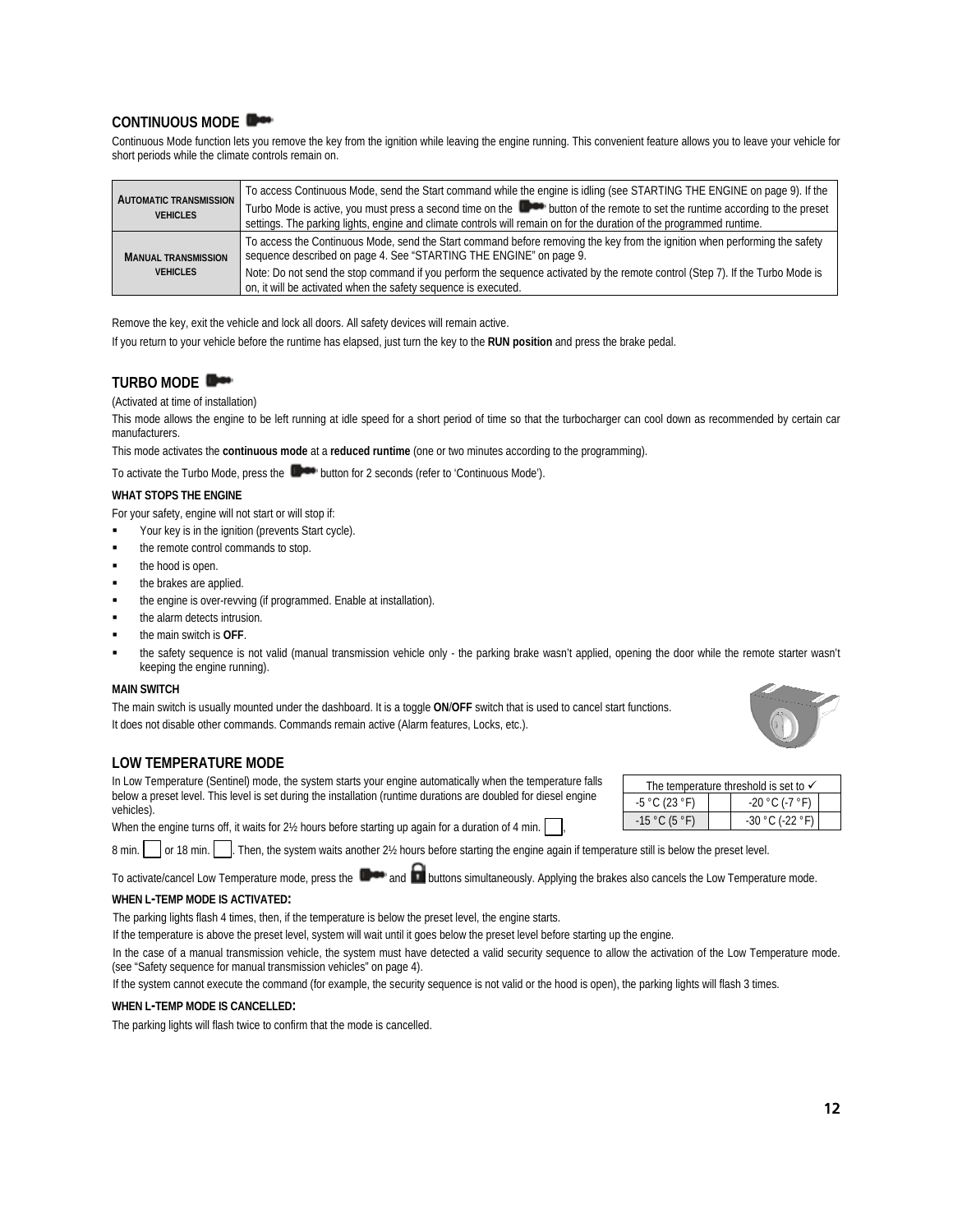### **TABLE OF COMMANDS**

|                                                                                                                                                                                   | <b>BUTTON</b>                  | <b>CONFIRMATIONS</b>   |                |                                                                                       |                     |  |
|-----------------------------------------------------------------------------------------------------------------------------------------------------------------------------------|--------------------------------|------------------------|----------------|---------------------------------------------------------------------------------------|---------------------|--|
| <b>COMMANDS</b>                                                                                                                                                                   |                                | <b>SENT BY VEHICLE</b> |                |                                                                                       |                     |  |
|                                                                                                                                                                                   |                                | <b>HORN</b>            | PARKING LIGHTS | SIREN <sup>*</sup>                                                                    | <b>REMOTE</b>       |  |
| ☑ START / CONTINUOUS MODE                                                                                                                                                         |                                | 10                     | $\mathbf{1}$   |                                                                                       | SMALL <b>:</b> a    |  |
| <b>Ø</b> STOP <b>O</b>                                                                                                                                                            |                                | $\mathbf{r}$           | $\mathbf{1}$   |                                                                                       | <b>STOP</b>         |  |
| ⊠ LOCK / ARMING*                                                                                                                                                                  | 8                              | 10                     | 1/3            | 1/3/X                                                                                 | <b>R</b> LOCKED     |  |
| $\boxtimes$ PANIC (BUTTON HELD FOR > 4 SEC.)                                                                                                                                      | $\mathbf{H}_{OR}$ $\mathbf{H}$ |                        | 30 / 60 SEC.   |                                                                                       | <b>IDE</b> PANIC    |  |
| $\boxtimes$ UNLOCK / DISARMING * $\odot$                                                                                                                                          | a                              | $\sim$                 | 2/4            | 2/4/X                                                                                 | $\mathbf{a}$ UNLOCK |  |
| $\boxtimes$ Trunk $\odot$ (Button held for > 4 Sec.)                                                                                                                              | <b>?¥</b>                      |                        | 3              | 3                                                                                     | TRUNK <sup>®</sup>  |  |
| ☑ ACTIVATE / CANCEL<br><b>LOW TEMPERATURE MODE</b>                                                                                                                                | $-6$                           | $\Box$                 | 2/3/4          |                                                                                       | L-Temp              |  |
| ☑ ACTIVATE / CANCEL UTILITY 1                                                                                                                                                     | ?¥ 6                           | ä,                     | $\mathbf{1}$   |                                                                                       |                     |  |
| $\boxtimes$ CAR FINDER                                                                                                                                                            | a a                            | $\overline{7}$         | 3              |                                                                                       | Car Finder          |  |
| ☑ ACTIVATE / CANCEL VALET MODE                                                                                                                                                    | $\blacksquare$                 |                        | 2/4            |                                                                                       | Valet On/Off        |  |
| ☑ Status                                                                                                                                                                          | <b>726</b>                     |                        |                |                                                                                       |                     |  |
| <b>⊠ ACTIVATE / CANCEL UTILITY 2</b>                                                                                                                                              | ?¥ a                           | $\bar{\phantom{a}}$    | $\mathbf{1}$   |                                                                                       |                     |  |
| $\boxtimes$ VEHICLE SELECTION (BUTTON HELD 1.5 SEC.)                                                                                                                              | ℗                              |                        |                | ON REMOTE ONLY: 1 BEEP FOR CAR 1<br>2 BEEPS FOR CAR 2<br>3 BEEPS FOR CAR 3<br>。(一)。(一 |                     |  |
| * COMMANDS FOLLOWED BY AN ASTERISK (*) APPLY ONLY TO COMMAND UNITS EQUIPPED WITH A SECURITY SYSTEM.<br><b>O</b> THIS COMMAND TERMINATES THE RUNTIME, PANIC MODE AND ALARM STATUS. |                                |                        |                |                                                                                       |                     |  |

ENTERS TEMPORARY VALET MODE IF ACTIVATED A SECOND TIME DURING REARMING DELAY.

START CONFIRMATION TAKES A FEW SECONDS, EXCEPT IF THE ENGINE IS ALREADY RUNNING.

AVAILABLE ON SUBSEQUENT COMMANDS, ONLY IF PROGRAMMED DURING INSTALLATION.

 WHEN THE OPTION IS PROGRAMMED IN TRUNK MODE (OPTIONAL MATERIAL REQUIRED) AND THE TRUNK IS OPEN. THIS CONFIRMATION WILL REPEAT ITSELF EVERY 5 MINUTES UNTIL THE TRUNK IS CLOSED.

**O** IF THE COMMAND CANNOT BE EXECUTED, THE PARKING LIGHTS FLASH ONCE, THE "TRUNK" ICON DOES NOT SHOW.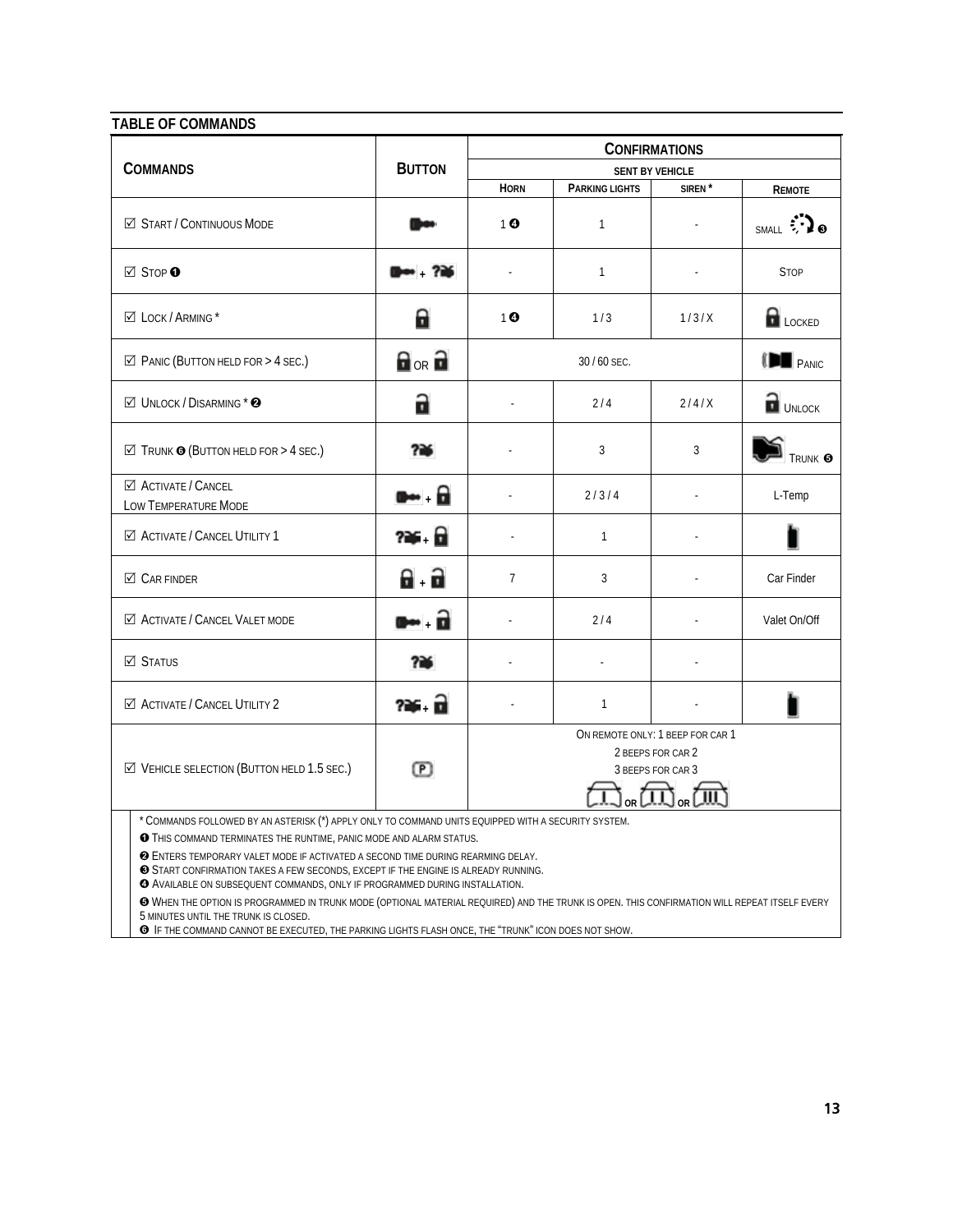# **SECURITY SYSTEM**

This section applies to an AstroStart safety system (optional) and should not be mistaken for the vehicle's original system. On such a system, the remote can only warn of an alarm status (Alarm Link) (optional connections).

This half-duplex remote control is in constant communication with your vehicle. Even if you do not ask for status, it will inform you by means of icons on your remote that; a door has been opened for more than 5 minutes; that the engine has stopped; etc.

## **PROTECTION ZONES**

Your security system can use up to six different monitoring devices simultaneously to protect your vehicle. These devices are connected to the system on different inputs called protection zones. One of these zones can send an audible warning (7 chirps), while the other five generate an alarm condition, if the system is armed.

| <b>PROTECTION ZONES</b>                                                                                                                                              | <b>RESULTS</b>                                                                                                                                                                                                                            |
|----------------------------------------------------------------------------------------------------------------------------------------------------------------------|-------------------------------------------------------------------------------------------------------------------------------------------------------------------------------------------------------------------------------------------|
| Pre-shock / Field (Warning)                                                                                                                                          | Siren chirps (7 times)                                                                                                                                                                                                                    |
| Pre-shock / Field (more than 3 times in 3 min.)<br><b>Doors</b><br>Hood<br>Trunk<br>Additional sensor(s) [Glass, Tilt, Ultrasound]<br>Shock sensor<br>Ignition (key) | Siren ON for 30 or 60 second period, which can be repeated up to 4 times depending on<br>initial programming and whether violated zone is corrected or not.<br>Each period is separated by a 5 second pause (45 seconds for "Door" zone). |

# **DETERRENTS**

#### **ACTIVE**

When one of the monitoring devices detects a violation, the system reacts by activating up to four of the following deterrents simultaneously, depending on which is connected:

the **siren**, **parking lights**, **dome light** and/or **horn**.

#### **PREVENTIVE**

**Depending on the system's configuration, the indicator light** (optional at time of purchase) shows different alarm conditions (see "ZONE CODES" on page 16).It can also act as a deterrent if installed in a place visible from outside of the vehicle.

# **ALARM MODES**

#### **PRE-ALARM**

The warning signal consists of 7 siren chirps.

If you set off the alarm by accident and do not want to alarm or disturb the whole neighbourhood, the "pre-alarm" mode is triggered three seconds before the alarm condition; to give you time to disarm the system.

In this mode, the parking lights, siren and dome light go on and off intermittently for three seconds. The violation information will also be shown on your remote by the dedicated icon.

#### **ALARM CONDITION**

When the system is in alarm condition, it activates the various deterrents connected to the alarm module.

An alarm condition remains active for 30 or 60 seconds, depending on initial programming, then the system pauses for five seconds (45 seconds for "Door" zone). During this pause, it checks the protection zones again and restarts the alarm cycle if a zone still is in violation.

This cycle can be repeated up to four times. If the situation that caused the violation is corrected mid-cycle, the alarm stops at the end of the current cycle. Information indicating that the system is in alarm condition will also be sent to your remote. An audible and visual confirmation will indicate which zone was affected by the alarm, if at least one zone is in violation status. If no zone is in violation status (ex.: door was shut), only an audible confirmation will be emitted.

### **OPERATION**

Your alarm system has three different operating modes: **active**, **semi-passive rearming** and **passive rearming,** depending on the initial programming. See the relevant paragraph for the mode your system was configured in during the installation.

Following a rearming, the last remote that transmitted a command to the system will receive confirmation of the rearming.

#### **ACTIVE**

In active mode, the alarm must be **armed** and **disarmed** using the remote (see Table of Commands on page 13).

The alarm is armed as soon as the command is received, even if a zone is in violation when the command is received. If this is the case, the remote will emit a loud chirp telling you that one zone is open. The alarm will still enable for the vehicle except for that zone. However, when that zone is returned to a normal condition, it will then be armed.

This mode is always available, even if, during installation, your system was not configured for it.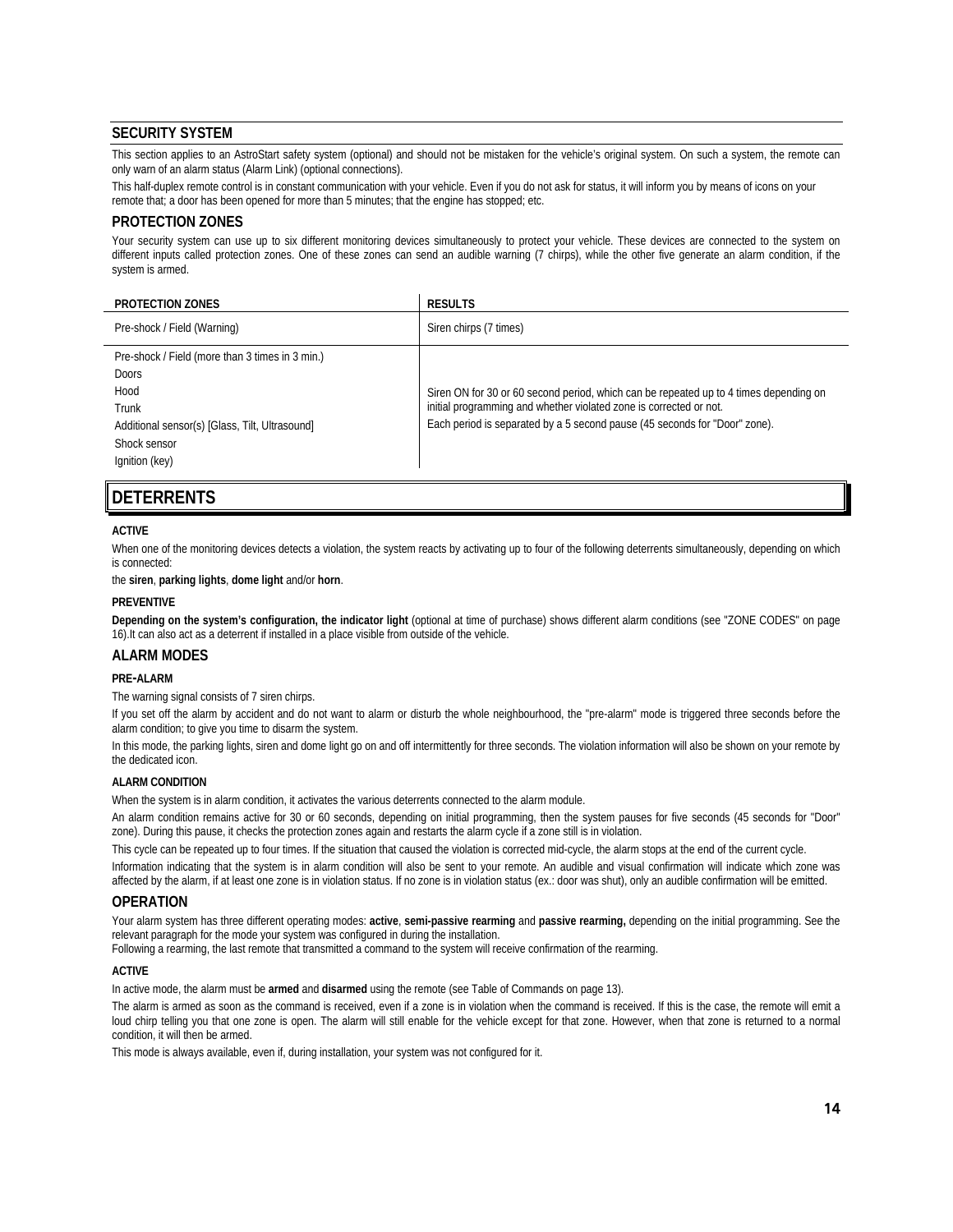#### **SEMI-PASSIVE REARMING**

In semi-passive mode, the alarm must be **armed** and **disarmed** using the remote (see Table of Commands on page 13).

In this mode, the alarm rearms automatically 25 seconds after disarming (rearming cycle) if doors all remain closed. The indicator light flashes rapidly to indicate that the system is in a rearming cycle.

**Note:** If the vehicle is equipped with power locks interfaced with the system, a device can be added to prevent doors from locking if the key is still in the ignition during rearming. If applicable, this device allows system to be armed but cancels locking.

The key detection device **is**  $\Box$ , **is not**  $\Box$  installed on this vehicle.

The following table shows the effect of each zone on the rearming cycle.

| <b>PROTECTION ZONE</b> | EFFECT ON REARMING CYCLE                                                      |
|------------------------|-------------------------------------------------------------------------------|
| Hood                   |                                                                               |
| Additional sensor      | These three zones prolong rearming cycle as long as they remain in violation. |
| Shock sensor           |                                                                               |
|                        | Activated by ignition key: Cancels rearming                                   |
| Ignition               | Activated by remote starter: No effect                                        |
| Doors <sup>2</sup>     | This zone cancels rearming completely                                         |
| Warning                | No effect                                                                     |

Applying the brakes or activating the Temporary Valet Mode (see page 17) cancels rearming.

### **PASSIVE REARMING**

In passive rearming mode, opening a door triggers the rearming cycle.

The alarm will be armed 30 seconds after checking that all protection zones are in normal condition. This 30-second period is called the "rearming cycle".

If a zone detects a violation during the rearming cycle, the countdown stops. It will restart at 30 seconds when all the zones are back to their normal conditions. During the rearming cycle, the indicator light flashes rapidly.

After five seconds, the system sends an audible confirmation (siren chirps once) indicating that the system will arm after 25 seconds. After this delay, the alarm is armed and a second confirmation (the siren chirps once and the parking lights flash once) is sent out, indicating that the system is armed.

If you wish to remain in the vehicle without driving off, you can cancel the rearming cycle by applying the brakes.

When you exit the vehicle, the cycle resumes and the system arms automatically.

If you disarm the system and do not open a door within 1 minute, it rearms itself automatically. The following table shows the effect that each zone has on the rearming cycle.

| <b>PROTECTION ZONE</b>                                    | <b>EFFECT ON REARMING CYCLE</b>                                                       |
|-----------------------------------------------------------|---------------------------------------------------------------------------------------|
| Hood<br><b>Doors</b><br>Additional sensor<br>Shock sensor | These four zones prolong rearming cycle as long as they remain in violation.          |
| Ignition                                                  | Activated by ignition key: Cancels rearming<br>Activated by remote starter: No effect |
| Warning                                                   | No effect                                                                             |

Applying brakes or turning key in ignition to RUN position cancels rearming (until a door is opened, which causes rearming cycle to restart from the beginning). See also "TEMPORARY VALET MODE" (page 1717) and "DOME LIGHT DURATION" (page 21).

You can only disarm with the remote control by pressing the **button** (see Table of Commands on page 13). The system is disarmed immediately and restarts the rearming cycle from the beginning.

# **TO TERMINATE AN ALARM CONDITION**

1

You can terminate an alarm condition by pressing the button, which also disarms the system. Pressing the button or the stop command will terminate the alarm condition without disarming the system.

<sup>&</sup>lt;sup>2</sup> Door openings and closings are simulated for factory system when a Directed Electronics Canada Inc. system is present. Consequently, if the vehicle is equipped with a factory security system and its runtime expires during the rearming cycle, it is reactivated but not the Directed Electronics Canada Inc. security system.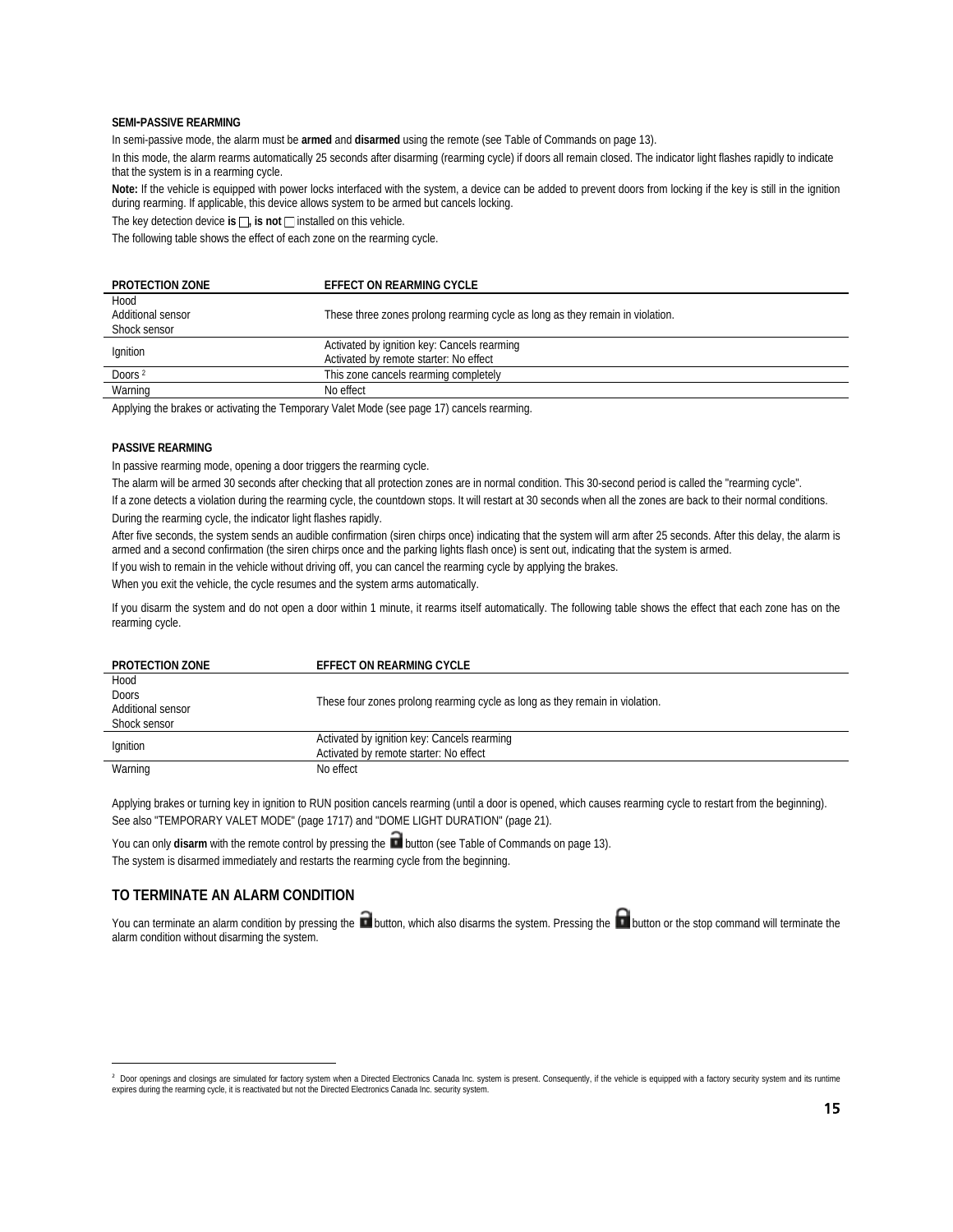### **CONFIRMATION**

When the alarm is armed, one chirp of the siren and/or flash of the parking lights means that all protection zones are in normal condition and that the system is ready.

The remote control sends the following confirmation **T** with one **soft chirp**.

Three siren chirps or parking flashes means that one or more zones are in violation (i.e. at least one door is opened). At that time, the remote sends the same confirmations but with a **high chirp**, reminding you to correct the violated zone.

Once the zone is corrected (i.e. door is closed), the system sends another confirmation (one chirp or flash if all zones are in normal condition, three chirps or flashes if another zone is in violation).

If a zone is in violation when the system is armed manually (using the remote) and the cause of the violation is not corrected, the alarm will still arm but this zone will not be able to generate an alarm condition. See also "DOME LIGHT DURATION" on page 21.

When you disarm the alarm, two chirps or flashes indicate that no one tried to break into or do anything to your vehicle, and four chirps or flashes indicate that an alarm condition occurred during your absence. Your remote will also indicate this with chirps as shown in the following table.

| Condition         | Confirmations |
|-------------------|---------------|
| Without violation | 2 soft chirps |
| With violation    | 1 loud chirp  |

The following table summarizes this section.

| CONFIRMATION<br>chirps or flashes | MEANING                                                                                      |
|-----------------------------------|----------------------------------------------------------------------------------------------|
|                                   | System armed, no zone in violation.                                                          |
|                                   | System disarmed, no violation detected.                                                      |
|                                   | System armed with zone in violation. Indicator light indicates which zone.                   |
|                                   | System disarmed with violation detected. Indicator light indicates cause of alarm condition. |

### **INDICATOR LIGHT**

The Indicator light flashes a specific number of times to indicate different alarm conditions when arming and disarming the system (depending on settings during installation).

It can also act as a deterrent if installed in a place visible from outside the vehicle.

#### **DURING ARMING**

The indicator flashes codes for zones in violation (i.e. at least one door is opened).

Only one code is shown at a time. If more than one zone is in violation during arming, the code changes when the zone shown is corrected (example: door is closed).

#### **DURING DISARMING**

The indicator light flashes the code for the last zone that generated the alarm condition.

The code is shown when you press the  $\Box$  button.

This code is repeated until you apply the brakes.

The following table shows the meaning of the zone codes (number of flashes).

### **ZONE CODES**

| <b>Flashes</b> | Zone indicated                                                                                      |
|----------------|-----------------------------------------------------------------------------------------------------|
|                | System is armed.                                                                                    |
|                | A door is/was open.                                                                                 |
|                | Hood is/was open.                                                                                   |
|                | Alarm condition is/was detected on shock sensor input.                                              |
|                | Key is/was in ignition position (RUN).                                                              |
|                | Alarm condition is/was detected on additional sensor input.<br>Additional sensor monitors status of |
|                | Loss of power (+12V battery supply was removed).                                                    |
|                | Alarm status is/has been detected on pre-shock sensor input.                                        |

### **THE INDICATOR CAN SHOW TWO OTHER CONDITIONS:**

**CONSTANT DIM LIGHT** Indicates that alarm is permanently disarmed. See "VALET MODE" on page 17. **RAPID FLASHES** Indicates that system is in rearming cycle. See "SEMI-PASSIVE REARMING" and "PASSIVE REARMING" on page 15.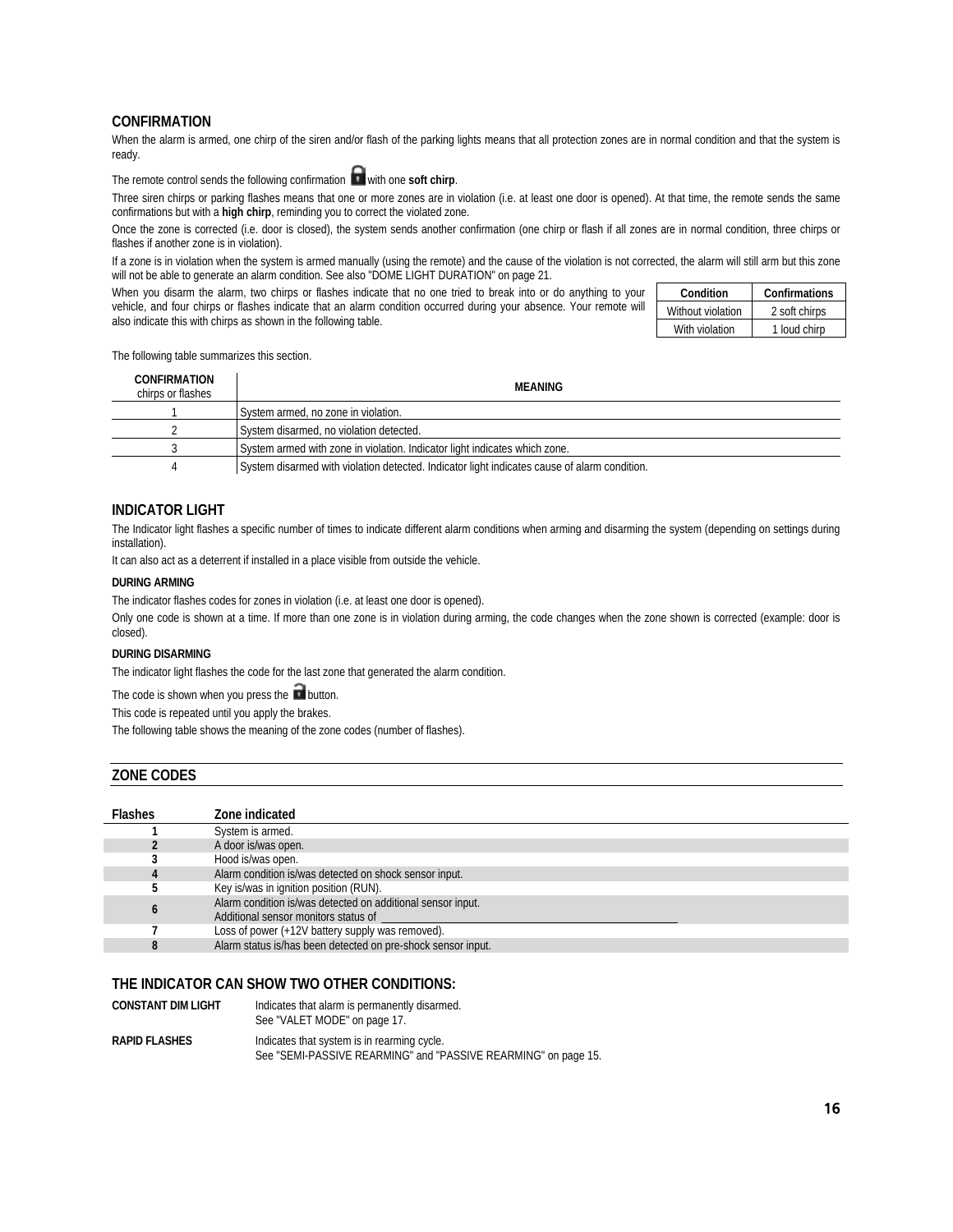# **SECONDARY FUNCTIONS**

#### **ANTI-LOCK**

When connected, this function prevents the system from locking the doors during the automatic rearming if the key is in the ignition.

It can also be connected to a switch to select automatic locking as ACTIVE or INACTIVE.

#### **TEMPORARY VALET MODE (ALARM)**

This mode is used to cancel the automatic rearming until next rearming. I.e. the system will not rearm automatically after 30 seconds. However, the system goes back to normal next time it is rearmed (*with* delay).

You will find this mode useful when fuelling up or working on your vehicle.

To activate Temporary Valet Mode, press the **button during the rearming cycle (the indicator light flashes rapidly)**.

When the light stops flashing, it confirms that the Temporary Valet Mode has been activated. To cancel this mode, place the ignition key in the RUN position then remove it; the passive rearming is reactivated when you open a door.

You can also arm the system using the remote, which cancels the Temporary Valet Mode.

#### **VALET MODE**

This mode is used to deactivate the alarm permanently when you take your vehicle in for servicing, for example. It can be activated or deactivated either by the remote (see table of commands, page 13) or by the Valet switch. See also Pager on page 11.

The Valet switch activates the Valet Mode or terminates the alarm condition when your **remote control is not available** (lost, dead batteries, etc.).



This switch must be installed in a hidden place known only to regular users of the vehicle.

Ask your installer to tell you where it is.

**TO ACTIVATE THE VALET MODE**, place the ignition key in the RUN position (do not start the engine), then press the Valet switch for about 3 seconds. The indicator light will come on at half-brightness for 15 seconds or less and the parking lights will flash four times to confirm that the mode was enabled. The indicator light comes on again when the engine is stopped or when certain commands are received, reminding you that the Valet Mode is active.

**TO DEACTIVATE THE VALET MODE**, place the ignition key in the RUN position (do not start the engine), then press the Valet switch for about 3 seconds. The indicator light goes out and the parking lights flash twice to confirm that the mode was disabled.

#### **Notes:**

If you perform both sequences one after the other, you need to pause for 3 seconds between the two sequences.

The Valet Mode is automatically deactivated when the key is turned to the RUN position and/or the engine is remote started for the tenth time. This is to prevent the Valet Mode from being left on for long periods.

# **OTHER COMMANDS**

# **ANTITHEFT (CIRCUIT DISABLER)**

Programmable as **Active** or **Inactive** during installation.

Your Remote Starter is equipped with an antitheft system. This system, when enabled, consists of a control that cuts all circuits required to operate your vehicle (optional connection).

There are two types of antitheft systems.

# **"PASSIVE ARMING" TYPE ANTITHEFT /**

This type of antitheft system arms automatically when the ignition key is turned from **RUN** to **OFF** and remains **OFF** for one minute. It can also be armed manually by sending a Lock command (unless the ignition key is in the **RUN position**).

#### **DISARMING**

The antitheft system is disarmed for one minute when you send an Unlock command.

If the ignition key is not turned to the RUN position within one minute, the system automatically rearms, thus preventing an intruder from starting your vehicle, even with the ignition key. The indicator light (optional) blinks rapidly during the rearming, then continuously when the antitheft system is armed.

It can be connected so that the horn sounds if an intruder tries to start your vehicle when the antitheft is armed.

# **"ACTIVE" TYPE ANTITHEFT /**

This type of antitheft system is armed by sending a 'Lock' command (unless the ignition key is in the RUN position) and is disarmed by sending an 'Unlock' command. The indicator light (optional) blinks continuously when the antitheft system is armed (if the AstroStart security system is not armed).

# **VALET MODE (ANTITHEFT)**

The Antitheft function can be deactivated for the same reasons and in the same way as the Antitheft system. See "Valet mode" details on page 17.

### **PARKING LIGHTS STATUS**

The system can advise you that the vehicle's lights have been on for more than ten seconds after the engine was stopped (additional optional equipment required).

The message is sent again after 30 seconds and then every two minutes for as long as the lights remain on.

This function is only available on gas-powered and hybrid vehicles.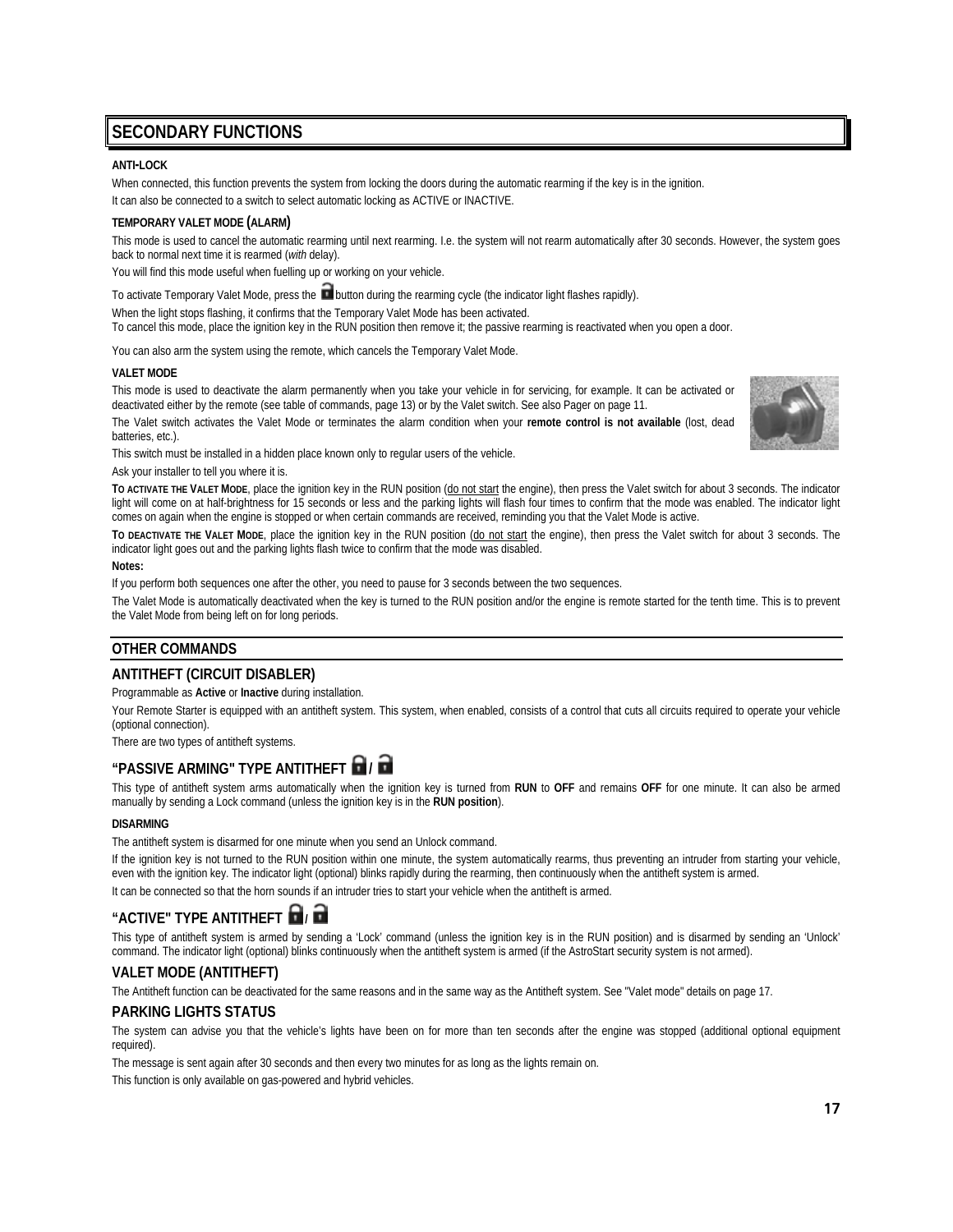# **INDICATOR LIGHT**

An optional indicator light (LED) can be added to show the status of the safety sequence (on vehicles equipped with a manual transmission), of the safety system, the antitheft system or of the Valet Mode.

See 'Indicator Light' in the 'Safety System' Section.

The following table shows the codes displayed by the indicator light when performing the safety sequence.

| <b>Repeated flashes</b> | <b>Phase or Status</b>                                              |
|-------------------------|---------------------------------------------------------------------|
| 3 double flashes        | Start of sequence.                                                  |
| 2 double flashes        | Door open.                                                          |
| 1 double flash          | Door closed (waiting for engine to stop).                           |
| 1 single flash          | Valid safety sequence (system is ready to receive a start command). |
| Fast (10 sec.)          | Invalid sequence (sequence must be started over from beginning).    |

### **UTILITY COMMANDS**

These commands allow you to control most of the vehicle's accessories depending on what was connected during the installation (headlights, defroster, etc.). For more information, check with your technician.

To activate these functions, simultaneously press the buttons as shown in the following table. (Fill-up the blanks)

| Commands   | <b>Buttons</b> | Corresponding accessory | Duration |
|------------|----------------|-------------------------|----------|
| UTILITY 1* |                |                         |          |
| UTILITY 2  | ---            |                         |          |

The accessory associated to each command is activated for the duration set at time of installation.

The delay can be cancelled by repeating the command.

\* Programmable at time of installation: the "trunk" command can activate utility 1.

# CAR FINDER  $\blacksquare$  +  $\blacksquare$

Press the  $\overline{\mathbf{r}}$  and  $\overline{\mathbf{r}}$  buttons simultaneously.

This function sounds the **horn** (short melody) and flashes the **parking lights** so you can locate your vehicle in a large parking lot.

#### **PANIC**

To activate the panic mode, press and hold either the  $\Box$  or the  $\Box$  button for more than 4 seconds.

This command activates all deterrents that are connected to the system, parking lights, horn, siren and dome light for 30 sec. or 60 sec. depending on programming made during installation.

Panic mode is used to attract attention if you are experiencing difficulties.

If you are inside the vehicle when **Panic Mode is activated**, press on the brake pedal to lock doors (optional connections required) and neutralize antitheft (60 sec. if doors were already unlocked). As long as the cycle is not over, applying the brakes resets the sequence from the beginning every time.

This command will not be executed if the engine is kept running by the ignition key. Use the stop command to abort panic mode.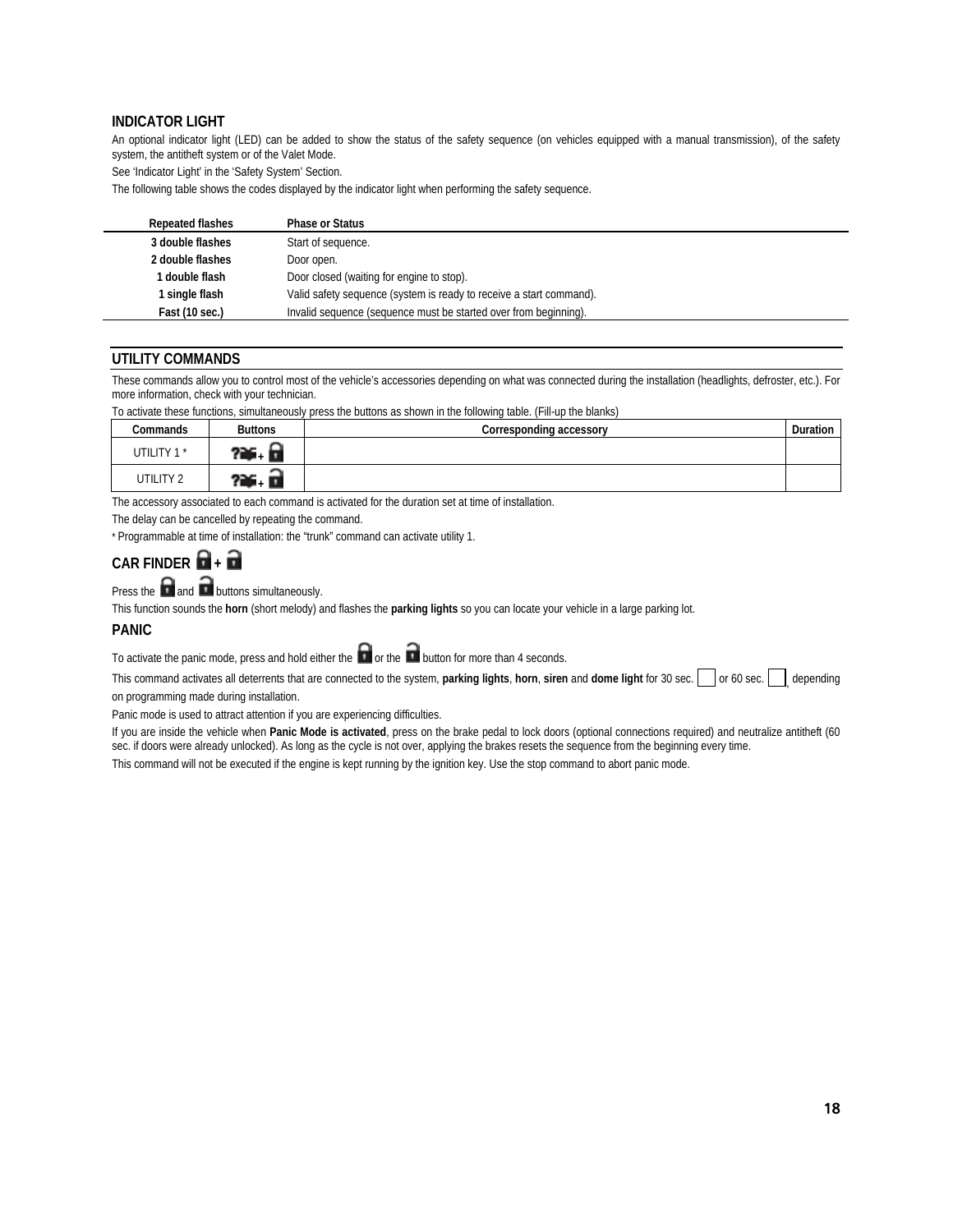# **START FAIL CODES**

When a remote start attempt fails, it is possible to determine what caused the failure to start.

When this occurs, the remote emits a long error beep and vibrates twice.

The table below lists the various start fail codes. Note that this code is only displayed once.

| Code | <b>Failure to start details</b>                                                 |
|------|---------------------------------------------------------------------------------|
|      | Module has received a Stop command (remote, safety sequence or timer).          |
|      | Brakes were applied during or after start sequence or module overload occurred. |
|      | Stopped by alarm.                                                               |
|      | Engine does not crank when starting sequence is initiated.                      |
| 5    | Start command ignored because hood is open.                                     |
| n    | Safety sequence not valid during start sequence.                                |
|      | Start command ignored because key is in ignition (in "Run" position).           |
| 8    | Remote starter main switch is OFF.                                              |
| 9    | Runtime has elapsed.                                                            |
| 10   | Remote starter attempted to start engine three times unsuccessfully.            |
| 11   | Remote starter sensed engine was already running.                               |
| 12   | Engine is over-revving (RPM > 3000)(programmable at time of installation).      |
| 13   | Engine not cranking fast enough during start sequence.                          |
| 14   | Security sequence has been invalidated by status of parking brake.              |
| 15   | Security sequence has been invalidated by opening of one or more doors.         |
| 16   | Internal failure of module.                                                     |
| 19   | Module does not detect manual interface.                                        |
| 20   | Consult your dealer.                                                            |

If any of these start fail codes persist, consult your dealer.

# **CODE LEARNING OF ADDITIONAL TRANSMITTER(S)**

Four different remote controls can be programmed for a given vehicle. If a fifth remote is added, the fifth remote takes the place of the first.

**Note**: When the first code-learning command is sent, all the old codes are cleared out. Therefore, if you want to add a new remote, all the old ones must be reprogrammed as well.

One or more remote transmitters can be added. To do this, you must follow these steps:

- Before all, select the pairing mode in the remote's settings menu.
	- o Press **P** for approximately 4 seconds and select "Pair" (see FIG. 3 on page 10). The word "coding" will appear in the text field.
- Open the hood. (the Hood switch must be present and operational. See "Safety checks" below)
- Place the key in the ignition and turn it to the "RUN" position
- Apply the brakes once
- You now have 10 seconds to turn the key from "RUN" to the "OFF" position 3 times.
- If this sequence is correctly carried out, the control module flashes the parking lights (4 flashes). You may then proceed to the next step.
- Press the **D**utton on the new remote control (pre-set to "pairing" mode). When the access code of the new remote control is memorized, the control module will confirm with flashing the parking lights (1 flash) and the remote will display "passed".
- Repeat the above procedures for each remote control that has to be programmed (up to 4 remotes).
- Apply the brakes.

The new remote(s) is (are) now added to the system.

If your vehicle is equipped with a function that automatically sets the driver preferences (seat, mirrors, etc.) and the system is configured to control it, the remote controls programmed in positions 1 and 2 will control the settings for the first driver and the remote controls programmed in positions 3 and 4 will control the settings for the second driver. If you only have two remote controls, program the first one twice and the second one twice to occupy the four memory locations of the system.

# **SAFETY CHECKS**

In order to maintain a high safety standard, proceed with the following checks every month.

# **HOOD SWITCH**

- Remote start your vehicle.
- Open the hood.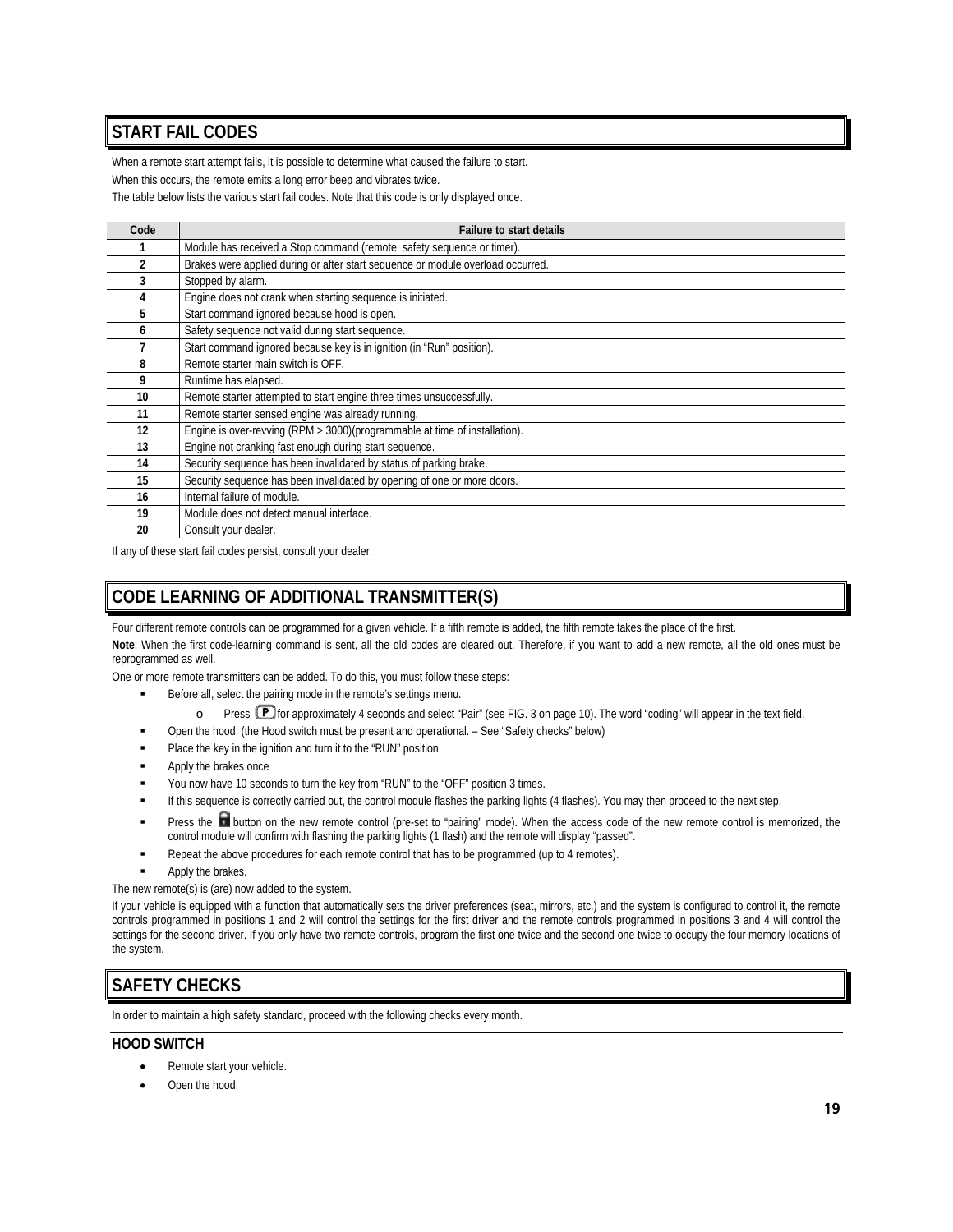The engine should stop as soon as the hood is opened.

If the engine does not stop immediately, turn the main switch to the **OFF** position **and leave it off until the situation is rectified.** Contact your service center.

### **GEARSHIFT CHECK APPLICABLE TO AUTOMATIC TRANSMISSION VEHICLES**

If the key **must** be in the ignition for the gearshift to be moved out of "**P**" **(Park)**, your vehicle is safe as long as keys are kept away from children. If, on the other hand, the gearshift can be put in gear without the key being in the ignition, proceed with this simple check.

- Make sure that the parking brake is applied.
- Put the gearshift in gear (**D**).
- Remain in the vehicle and be ready to apply the brakes.
- Start the vehicle with the remote starter.
- Repeat these steps with the gearshift in every position other than **Park** and **Neutral**.

If the starter reacts within 90 seconds (which is not safe), turn the main switch to the OFF position **and leave it off until the situation is rectified**. Contact your service center.

- Make sure that the parking brake is applied.
- With the gearshift in "**P**" **(Park)**, start the vehicle with the remote starter.
- Remain in the vehicle and **be ready to apply the brakes**.
- **Without applying the brakes**, move the gearshift out of "P".

If, without applying the brakes, the engine does not stop immediately (which is not safe), turn the main switch to the **OFF** position **and leave it off until the situation is rectified.** Contact your service center.

# **GEARSHIFT CHECK APPLICABLE TO MANUAL TRANSMISSION VEHICLES**

Make sure the parking brake is operational, i.e. it has the capability of **immobilizing** the vehicle.

If the parking brake cannot stop the wheels from turning, which is not safe, place the main switch in the **OFF position until the situation is rectified**.

### **DETECTION OF PARKING BRAKE STATUS**

- 1. Carry out the safety sequence, then remote start the engine to confirm that the safety sequence is valid.
- Make sure not to apply the brakes.
- 2. Release the parking brake.

The engine must stop immediately upon releasing the parking brake. If the engine does not stop, which is not safe, place the main switch in the **OFF position until the situation is rectified**. Consult your service center.

# **DETECTION OF DOOR OPENING**

Make sure that the opening of **each** door (open one by one) will break the safety sequence.

- 1. Carry out the safety sequence, then remote start the engine to confirm that the safety sequence is valid.
- 2. Stop the engine using the remote control. Make sure you do not apply the brakes and that the parking brake remains applied until step 4.
- 3. Then open and close **only one door,** once the engine has stopped.
- 4. Try to start the engine using the remote control.

The engine should not be able to be remote started and the system should generate the error code #15.

Repeat this test **for every door** of the vehicle (**including the hatchback,** if applicable).

If the vehicle is equipped with fold-down rear-seat backrests, the trunk has to be considered as a door since it is an opening that can give access to the passenger compartment. Therefore, it **must** be included in the safety sequence.

If the engine starts, which is not safe, place the main switch in the **OFF position until the situation is rectified.** Consult your service center.

# **REPLACING OR BOOSTING THE VEHICLE BATTERY**

If you have to replace or boost your battery for any reason, turn the main switch to the **OFF** position **and leave it OFF until the battery is replaced or fully charged.**

#### **REVERSING THE POLARITY WHEN BOOSTING YOUR BATTERY COULD PERMANENTLY DAMAGE YOUR REMOTE STARTER.**

**NOTE**: In the case that the alarm is armed when the battery is disconnected; if a zone is in violation, the siren will sound when the battery is reconnected. To avoid this, put the system in Valet Mode before disconnecting the battery.